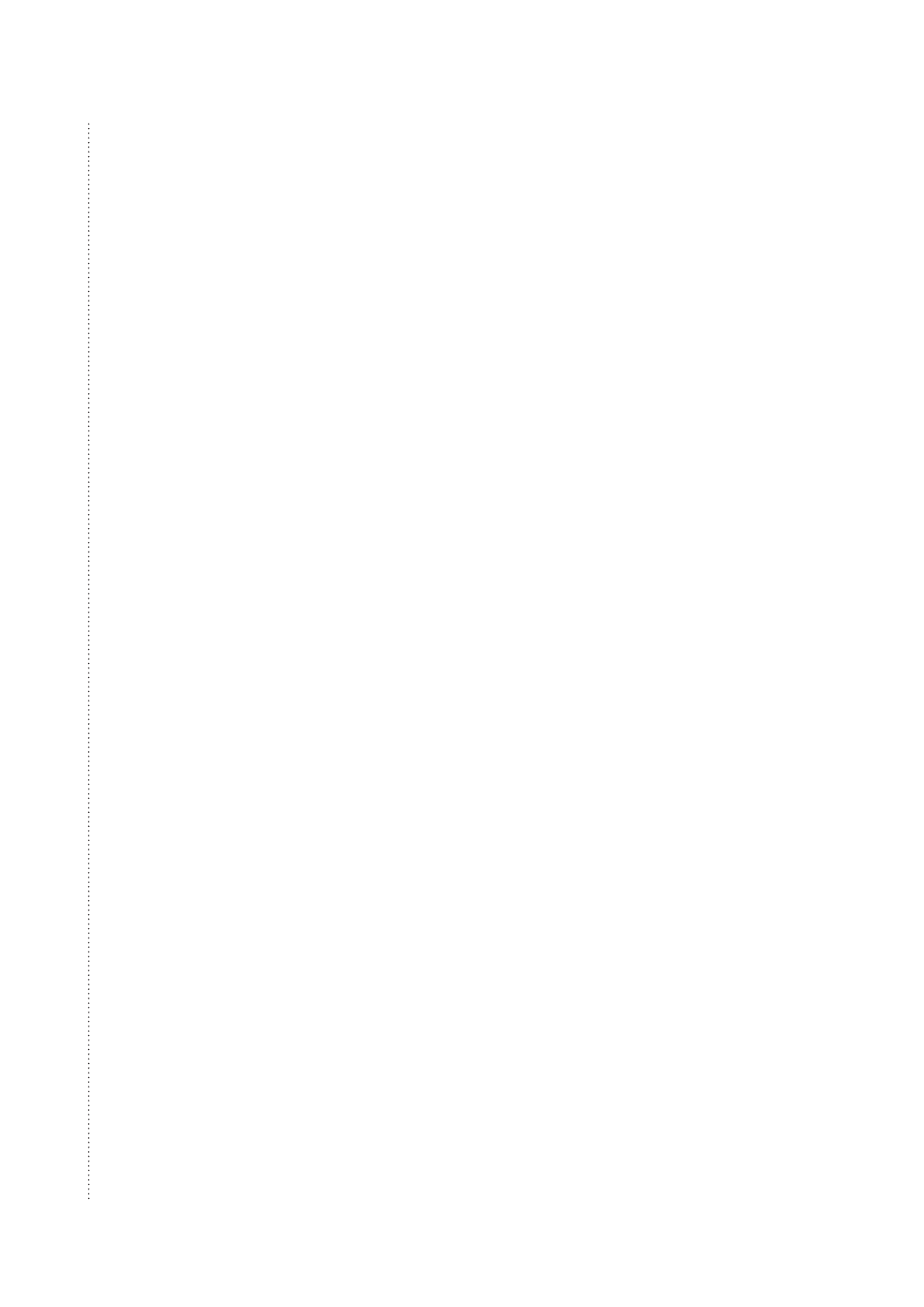## **Strengthening climate resilience in African cities**

## A framework for working with informality

By Anna Taylor and Camaren Peter, African Centre for Cities



Village One, Mathare Valley, a slum in Nairobi.

## **Contents**

|    | 1. Introduction                                                                           | $\overline{2}$  |  |  |  |
|----|-------------------------------------------------------------------------------------------|-----------------|--|--|--|
|    | 2. Urbanisation and climate change in Africa: Global trends, local impacts                | $\overline{2}$  |  |  |  |
|    | 3. Vision: Towards adaptive African cities                                                | $\mathbf{3}$    |  |  |  |
|    | 4. Purpose of the framework                                                               | 4               |  |  |  |
|    | 5. Structure of the document                                                              | 4               |  |  |  |
|    | 6. Principles of climate compatible in situ development in informal settlements           | 5               |  |  |  |
| 7. | Positioning climate compatible development in the context of African cities               | 6               |  |  |  |
| 8  | A stylised model for climate adaptation through community-based development               | 8               |  |  |  |
|    | 9. Eight steps for applying the model to climate compatible development in African cities | 10              |  |  |  |
|    | STEP 1: Develop a vision for alternative city futures and development pathways            | 10              |  |  |  |
|    | STEP 2: Map multi-scale climate sensitive linkages to the informal sector                 | 10 <sup>°</sup> |  |  |  |
|    | STEP 3: Assess current local climate vulnerabilities with slum dwellers                   | 12              |  |  |  |
|    | STEP 4: Consider future vulnerability using climate projections                           | 13              |  |  |  |
|    | STEP 5: Identify options and leverage points and opportunities for adaptation             | 15              |  |  |  |
|    | STEP 6: Assess mitigation co-benefits                                                     | 15              |  |  |  |
|    | STEP 7: Prioritise implementation of adaptation options                                   | 15              |  |  |  |
|    | STEP 8: Establish mechanisms for tracking, learning and adjustment                        | 17              |  |  |  |
|    | <b>Next steps</b>                                                                         | 17              |  |  |  |
|    | <b>Acknowledgments</b>                                                                    |                 |  |  |  |
|    | <b>Endnotes</b>                                                                           | 18              |  |  |  |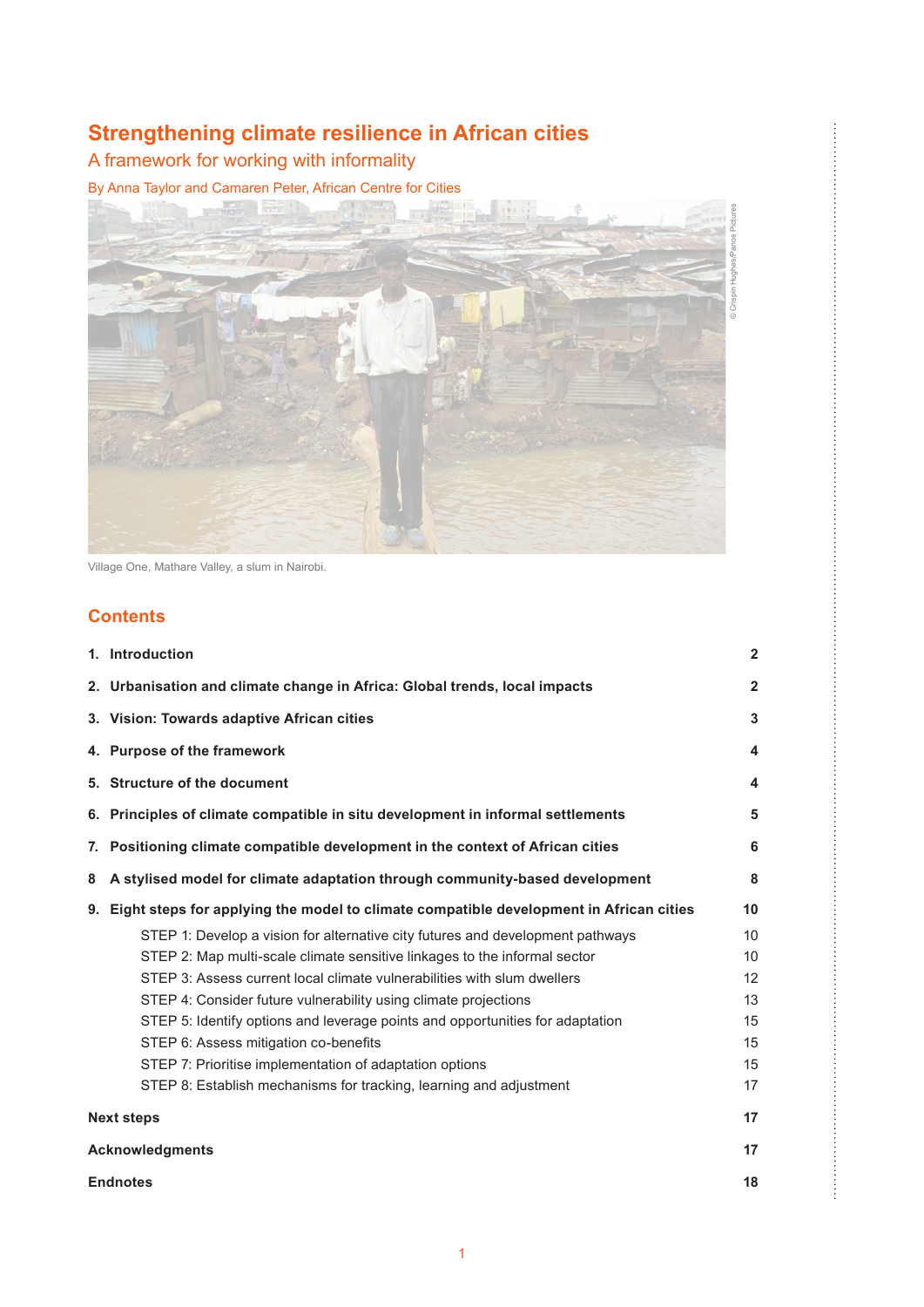<span id="page-3-0"></span> $\frac{1}{2}$ 

 $\ddot{\cdot}$ 

## **1. Introduction**

The idea of 'climate compatible development' is gaining ground in international policy circles. It is aimed at fusing the climate change adaptation and mitigation agendas with the mainstream development agenda. This raises a key set of questions, especially where African cities – and other developing world cities – are concerned. What opportunities and challenges does this present in the context of rapidly growing cities across the African continent, where two key features are widespread: informality and deeply entrenched inequality? Informality comes in many forms, including settlement on unplanned land without public services and bulk infrastructure; unregistered housing construction and transfer; informal and insecure jobs; and unregulated trade and service provision.

In the light of the threats posed by changing climatic conditions and the prevailing realities of economic and political disempowerment, how might we go about grounding and working with the idea of climate compatible development so that we can envision and build new urban futures in cities across Africa that are vibrant, inclusive and sustainable? This document is intended mainly for use by city practitioners operating in local government agencies and civic organisations. It distils a set of eight principles for engaging in such development work, and suggests an eight-step process as a guide for undertaking climate compatible development in African cities that factors in climate dynamics alongside the socioeconomic, spatial and political dimensions of development.

## **2. Urbanisation and climate change in Africa: Global trends, local impacts**

As climate change becomes increasingly acknowledged as a key driver of global, regional and localscale impacts that exacerbate the vulnerability of human systems, the question of how to conduct 'climate compatible development<sup>1</sup> within urban systems has become more pressing. This is because the planet is currently mid-way through the second global wave of urbanisation, which is proceeding on a scale and at a rate that is historically unprecedented. Moreover, this second wave of urbanisation is largely taking place within the slums and informal settlements of developing-world cities in Africa and Asia, where multiple pressures combine with climate change impacts to exacerbate pre-existing vulnerabilities and inequalities.

The first wave of urbanisation occurred during the Industrial Revolution, between 1750 and 1950, when approximately 400 million people urbanised in roughly 200 years.<sup>2</sup> The second wave, considered to span 1950 to 2030, is projected to consist of roughly 3 billion people urbanising in 80 years. The majority of the second wave of urbanisation is occurring in Africa and Asia, in cities that are the least equipped in terms of governance, infrastructure and economy to absorb this staggering, compressed growth. Cities that lack infrastructure, local government capacities, service provisions, opportunities for employment, and which are characterised by high levels of slums and informal settlements, will absorb the bulk of global urban growth as the second wave of urbanisation unfolds.

This brings into stark perspective the nature of the global urban development challenge that is emerging alongside the imperative of responding to global anthropogenic climate change. The challenge for African cities is particularly acute. According to the revised World Urbanisation Prospects data released by UNDESA,<sup>3</sup> the African urban transition is projected to see Africa's urban population rise from approximately 33 million in 1950 to 744 million in 2030, and over 1.2 billion by 2050. Currently, African cities are characterised by high levels of slums and informal settlements, reaching proportions as high as 60–80% in some East, Central and West African cities. These cities are also characterised by the demographic dividend referred to as the 'youth bulge', where more than half of the continent's population is 17 years of age or under. In addition, only 28% of employees earn stable wages, whereas 63% are in insecure jobs. Even the much-vaunted 'African middle class', defined as those earning between US\$2 and US\$20 per day, consist of 60% earning between US\$2 and US\$4 per day.<sup>4</sup> The latter group, referred to as the 'floating middle class', can drop back into poverty relatively easily due to their high levels of vulnerability to the effects of economic, political and environmental changes occurring largely outside of their control or influence, especially those that increase household living costs (e.g. increases in food and fuel prices) and damage household assets (e.g. large storms and heavy rains). Many of the floating middle class in Africa are residents of urban informal settlements, living in houses and apartment blocks that have bypassed planning and building regulations, in areas with minimal bulk infrastructure and public services, such as waste collection and management, public transport, clean piped water, health facilities, recreation and other amenities.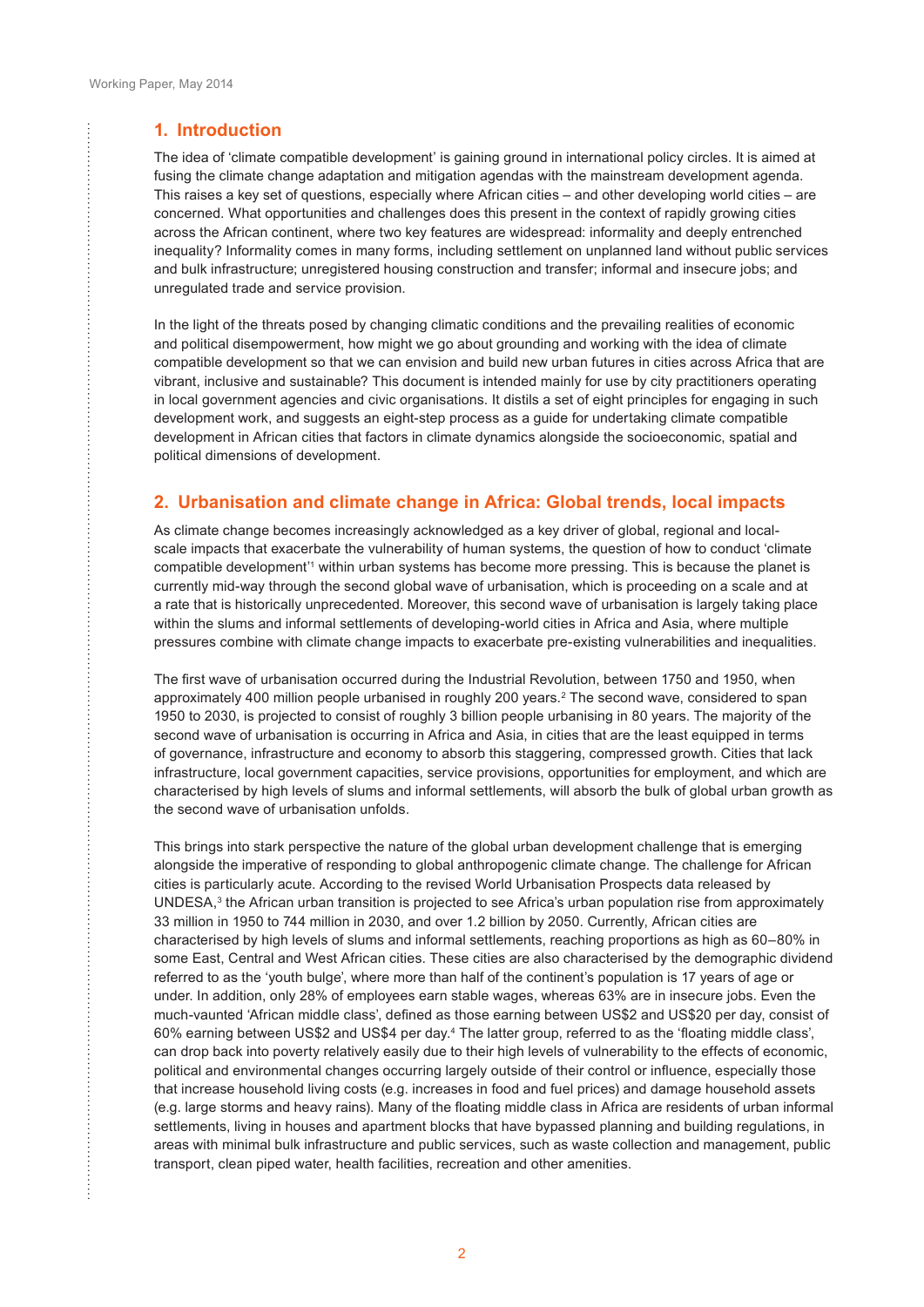ŧ

<span id="page-4-0"></span>African cities are vulnerable to a variety of climate change impacts, ranging from gradual shifts in temperature, intense rainfall, rising sea-levels, coastal erosion and groundwater salinity to changes in the frequency and/or severity of extreme events, such as fires, floods, heat waves and storm surges. Slum and informal-settlement dwellers often reside in particularly high-risk locations within the city, often on marginal land avoided by regulated property developers, and lack the requisite infrastructure and services to withstand the effects of climate change. Moreover, households are particularly vulnerable to declines in the availability of, and/or increases in the price of, food, water, energy and transport, which reflect and sometimes amplify climate change-related impacts elsewhere (e.g. in distant water catchments, agricultural areas and electricity generation and fuel processing sites). Declining social cohesion often characterises these communities, with increased risk-taking behaviour, psychological stress and mental illness intensifying their general hardship and vulnerability.

Changes in the economy, climate or policy, driven at the national, regional or global scales, combine to impact particularly hard on the urban poor and vulnerable.<sup>5</sup> Working only with the formally governed parts of the city to increase climate resilience excludes the most vulnerable and exacerbates social inequality. Hence the need to focus climate compatible development efforts at the settlement scale within cities, working directly with vulnerable communities, which are often heterogeneous and fragmented in nature as compared with their rural counterparts, to upgrade their living and working conditions in ways that increase safety, security and well-being, while also increasing their participation and leverage in citywide processes of urban planning, management and investment.

Climate change impacts cannot be neatly separated from the other pressures that have a bearing on the viability of poor urban African household budgets. Planning and undertaking 'climate compatible development' in African cities must accommodate this reality, accounting for a broader set of interconnected vulnerabilities and development priorities. At the heart of this challenge lies the question of how to balance and find synergies between immediate development priorities and building the longer-term climate resilience and sustainability of African cities. This challenge is particularly pronounced in the context of slums and informal settlements within African cities, where there are high levels of contingency, fluidity and immediacy. In this regard, the African Centre for Cities (ACC) and the Climate and Development Knowledge Network (CDKN) are primarily concerned with how to support and facilitate development in African cities that addresses the realities and particular challenges associated with informality and inequality, while integrating climate change and long-term sustainability considerations.

## **3. Vision: Towards adaptive African cities**

The core vision that ACC and CDKN are looking to develop with partners is that of the adaptive African city. Key features of such a vision include:

- Pursuing a compact spatial form with excellent connectivity for all residents, including informal residents and slum-dwellers, based on safe, affordable and low-carbon forms of mobility, while maintaining or enhancing the supporting, provisioning, regulating and cultural services provided by healthy ecosystems within and surrounding the city that have multiple benefits in terms of reducing health risks and those of physical disasters (e.g. by increasing flood regulation), providing safe spaces for recreation, education and connecting with nature.
- Accepting informality as a core part of the fabric of the city, particularly given the scale of the urbanisation challenge, and working with informal settlements and the informal economy as part of the overall city system. This requires thinking differently about how spatial planning, regulation, economic growth, infrastructure and public services can be delivered to support informal settlements, livelihood systems and local economies in an African city.
- Prioritising slum upgrading and increasing access to services based on the expansion and maintenance of public infrastructure that is resilient against a range of future environmental and economic conditions.
- Where upgrading is not possible (e.g. because of high-risk location), seeking alternatives that offer equally good, if not better, access to economic opportunities, public services and opportunities for social integration, i.e. where people feel incentivised to move and do not have to be forced.
- Investing in 'smart energy' grids and locally viable cost recovery mechanisms that increase energy access and affordability while simultaneously reducing total carbon emissions.
- Investing in a mix of low- and high-tech solutions (e.g. biogas digesters, low-flow solar water heaters, wind pumps, floating classrooms, plastics recycling, composting toilets, etc.<sup>6</sup>) that guarantee affordability and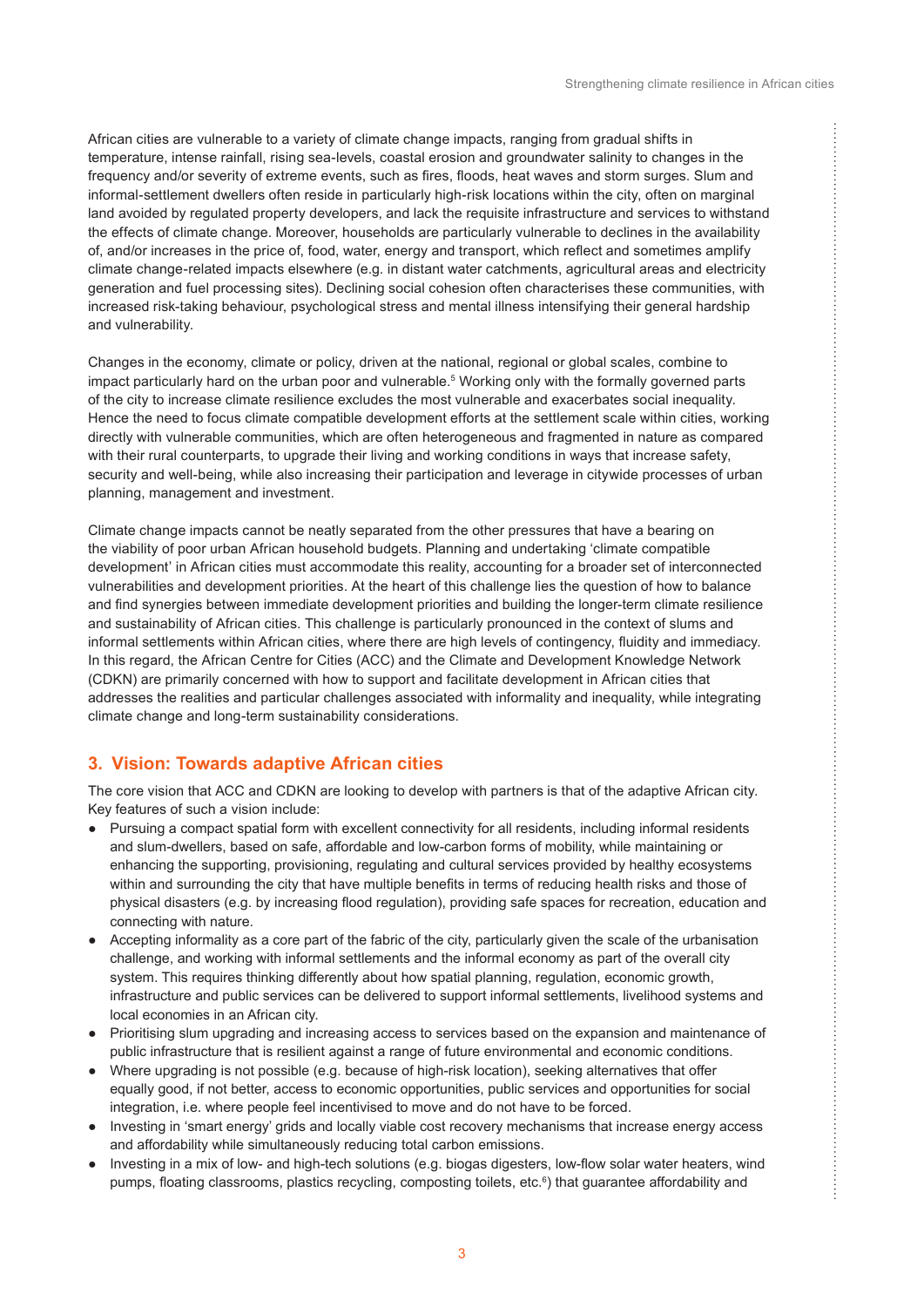<span id="page-5-0"></span>

universal access alongside minimum quality standards, create local jobs in production, installation and maintenance, and minimise waste through recycling water and nutrients.

- Increasing digital access across the informal as well as the formal parts of the city, attracting ICT investments and stimulating local entrepreneurship and a DIY economy.
- Facilitating massive community works initiatives to foster employment and skills development while producing tangible improvements in the quality of life in urban communities and slums, notably including activities that regenerate ecosystems and natural assets (e.g. watercourses, forests, soils, open spaces, etc.), thus shifting the perception of informal residents from that of intruders to that of entrepreneurs and service providers.
- Building open and inclusive democratic institutions (e.g. waste pickers associations, saving and investment clubs, arts collectives, drama societies, community safety forums, recycling co-operatives, etc.) that encourage active citizenship, networking across social and economic divides, and act as counterpoints to government in processes of making public investment, spatial planning and urban management decisions.
- Adopting an inclusive, participatory approach towards development; involving communities and multiple sectors in identifying priority issues, designing interventions and investing in actions to address them – not only within the administrative boundaries of the city but also involving stakeholders operating in the broader city region that are part of the same economic and environmental systems, which span municipal boundaries.

## **4. Purpose of the framework**

The aim of this framework document is to provide guidance on how to build the resilience and sustainability of African cities by collaboratively working to reduce the vulnerability of residents, local businesses and public infrastructure and services to climate variability and change, while at the same time leveraging opportunities to reduce greenhouse gas emissions. The framework is put forward as a basis from which local practitioners, government officials, city planners, residents, researchers and donors can work together to design and undertake climate compatible development within cities. The framework is designed to provide a shared set of ideas and steps to follow when approaching the complex task of simultaneously tackling development and climate change challenges in rapidly growing African cities. It is envisaged that the framework can be further developed and refined as it is applied in various different contexts.

This framework takes as a starting point that development interventions in African cities need to address current climate conditions and patterns of settlement, economic activity, mobility and political power, while preparing for an range of altered future climate conditions and working towards a more desirable set of social, economic, political and spatial patterns that make up the future African city. Simply put, the main question this framework addresses is: How do we go about effectively addressing current development needs and priorities while in the process preparing for and creating a different (more desirable) future, particularly in light of climate change and the long term sustainability concerns that are associated with projected urban growth and expansion in Africa?

## **5. Structure of the document**

This document presents a rationale and proposes a framework for in situ climate compatible development in slums and informal settlements in African cities that can address both short- and long-term climate adaptation and sustainability-oriented priorities at the same time. It is intended to serve as a starting point for designing and learning from practical applications of in situ climate compatible development in slums and informal settlements in African cities. The document is structured as follows:

- First, we propose a quiding set of principles for in situ climate compatible development in slums and informal settlements in African cities. These principles are not exhaustive or definitive, and represent the best state of our current understanding of the problem context, and what is required to respond to it.
- Second, we position climate compatible development in relation to African urban contexts, and the various priorities that development efforts must accommodate when seeking to intervene in slums and informal settlements across the continent.
- Third, we propose a stylised model for community-based development that is geared to support climate adaptation efforts in a broader developmental framework.
- Fourth, we conclude by proposing eight steps for applying the aforementioned stylised model to climate compatible development efforts in slums and informal settlements in African cities.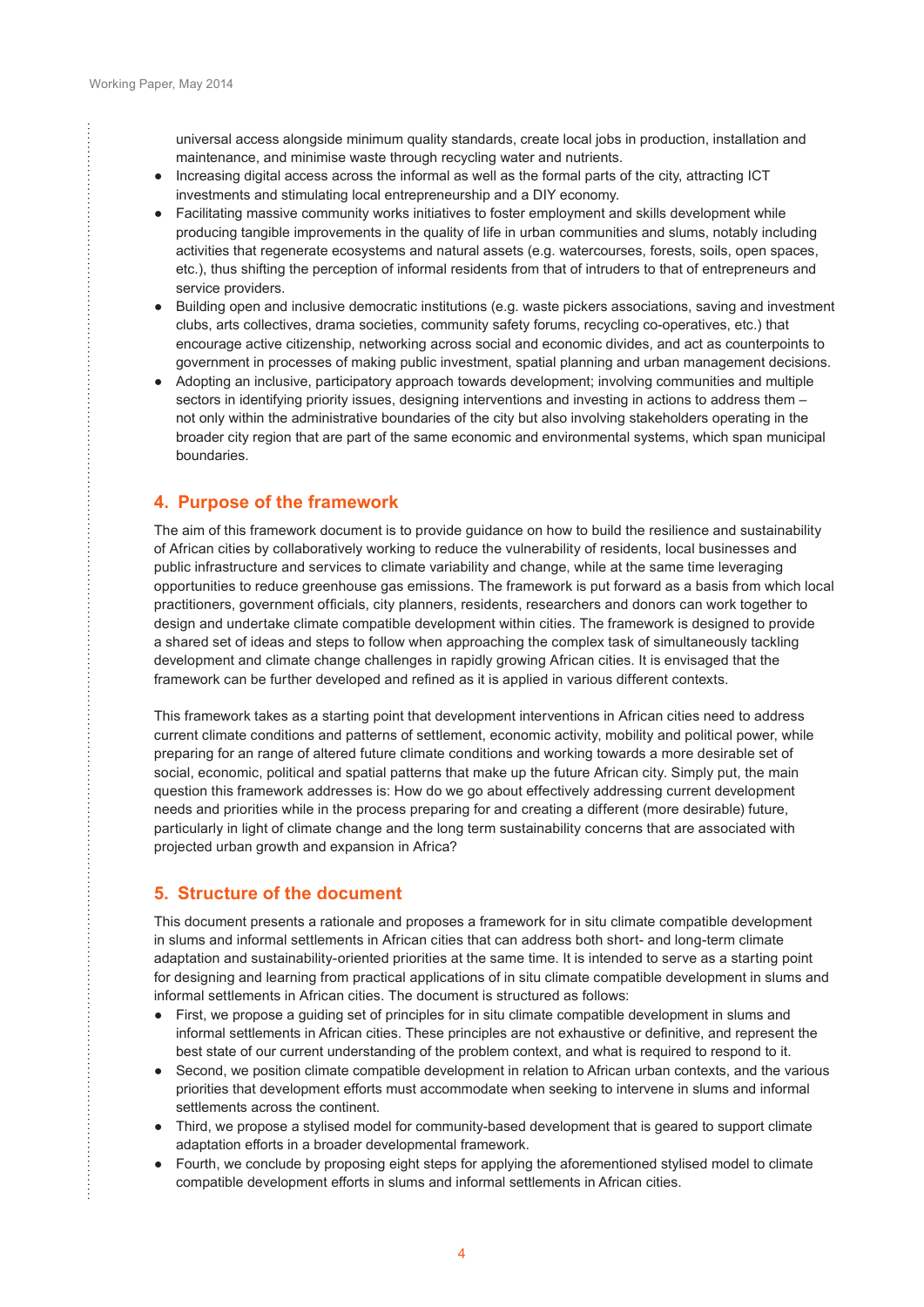## <span id="page-6-0"></span>**6. Principles of climate compatible in situ development in informal settlements**

Based on the vision for adaptive African cities, we propose an initial set of principles to be accounted for when designing climate compatible development interventions in informal settlements in African cities. This list of principles is not exhaustive or definitive, but is intended to serve as a basis that will be refined over time as learning from actual case studies is used to revise them. Many of the principles listed below link process considerations with desired outcomes.

Climate compatible development interventions in informal settlements need to be designed to:

- 1. Achieve tangible and rapid results in improving people's safety and quality of life that incrementally generates a driving force for larger-scale, longer-term transformative change – working towards a hierarchy of improvements. For example, start with local, off-grid, safe, affordable, renewable energy technologies to generate energy for local cooking and lighting, but with a view to getting the network infrastructure in place for local generators to sell excess energy into the citywide grid.
- 2. Demonstrably reduce climate vulnerabilities based on careful assessment and tracking, while looking for interventions and innovations that provide both climate adaptation and mitigation benefits (i.e. emissions reductions) where possible. This might require new expertise and project partners additional to those who would otherwise be included in a traditional development project that doesn't explicitly factor in current and future changes to the climate.
- 3. Include affordability as a key criterion in the design of technologies and service-delivery models, not simply for installation/construction but also for ongoing maintenance and repairs, to ensure widespread access and financial sustainability. In this respect, smart, innovative design and low-tech options that meet the adaptation needs of the urban poor should be given priority. For example, look at the feasibility of distributed, locally administered, savings cooperatives to finance the maintenance of neighbourhood biogas digesters to reuse waste, reduce methane emissions and produce a local source of energy, rather than relying solely on government support programmes.
- 4. Match the selection of technologies and servicing models with local skills to deliver, install and maintain, strengthening existing livelihood portfolios rather than creating new competing markets. This might require initial 'up-skilling' and training of trainers, seeking to avoid ongoing reliance on outside expertise (linked to the affordability principle above) and create local employment opportunities. For example, look at registering and improving the capability of existing informal food vendors to refrigerate and store fresh food under conditions of increasing heat and humidity, while improving education about nutrition and health, rather than removing informal stalls and forcing people to travel further to large retail chains to access food.
- 5. Push for softer forms of regulation that support informal practices of entrepreneurship, social innovation and private service provision in slums while protecting consumers and employees by enforcing basic standards and limiting negative impacts on human health and the environment. For example, extending food safety standards to accommodate street food, having health inspectors visit street food vendors in informal settlements, discuss methods for increasing hygiene and setting a date for a return visit to measure improvements, before facing a fine. This may become increasingly important under changing climate conditions as heavier rainfall events lead to more contaminants in water and higher temperatures encourage pathogens.
- 6. Increase the political leverage of collectives of poor households within processes of city planning and management through mobilising, organising, assembling knowledge and networking – paying particular attention to the inclusion of and engagement with women and youth.
- 7. Work towards enhancing security of land tenure, fostering a sense of stability and a shared future. This can help shift the perception of (previously) informal settlements from being temporary and marginal in need of removal to that of being a legitimate, integral and valuable part of the city as a whole, as places for investment in and servicing of permanent, higher quality infrastructures that are more robust against a range of climatic conditions including heavy rains, strong winds, hotter temperatures, etc. (e.g. insulated ceilings, paved footpaths and vegetated parks).
- 8. Take a reflexive learning approach to factor in complexities, contingencies and uncertainties, allowing for adjustments within the project cycle. Informal settlements are highly dynamic settings and are poorly understood (i.e. minimal plans, maps, census data, etc.). Similarly, climate change is a new and emerging field of knowledge, especially on the local scale, so many local climate dynamics and feedback loops are still unclear, especially in under-researched cities. However, we know enough about both to recognise an imperative to act. So we need to act and learn iteratively, with clear goals in mind but with the flexibility to adjust our approach as we progress (i.e. building adaptive capacity), documenting and sharing new knowledge as it is produced.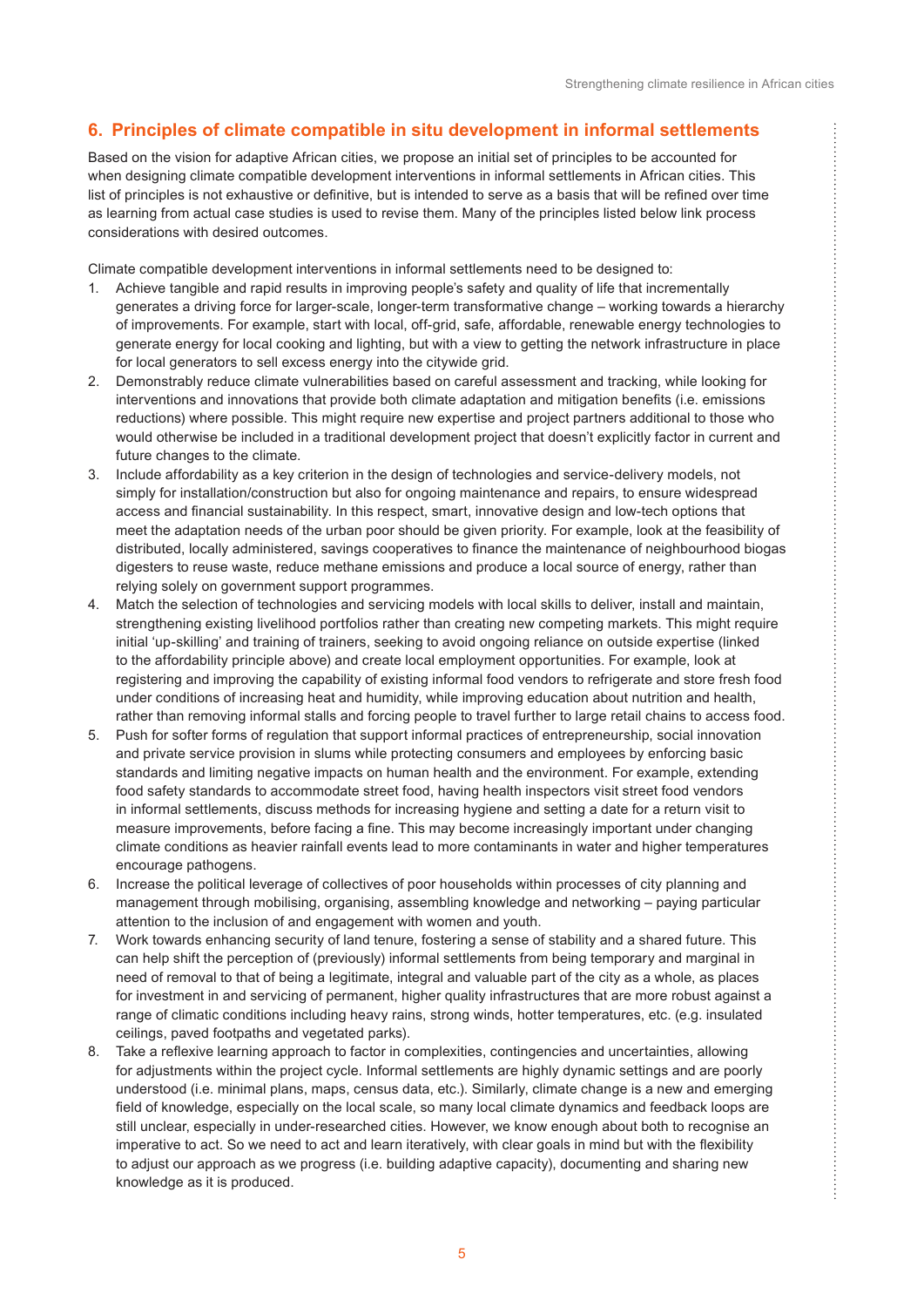<span id="page-7-0"></span>We envisage that an approach to climate compatible development based on these principles services the key requirements of both poverty alleviation and sustainable development agendas. For partners working on a specific project, it could be productive to explicitly consider, negotiate and revise this list of principles in the design phase of the project, revisit it at key moments during the implementation of the project, and reflect on the list during the evaluation phase.

## **7. Positioning climate compatible development in the context of African cities**

Figure 1 illustrates the notion of climate compatible development in the overlap between development, climate change adaptation, resilience and mitigation agendas and strategies. Climate compatible development is but one element of the broader sustainable development agenda, tending to focus specifically on the climate dimension of global environmental change to the exclusion of broader sustainability concerns. In this instance, we are specifically interested in applying the idea of climate compatible development in the context of African cities in such a manner that broader, sustainability-oriented concerns are also addressed. This is critical where African cities are concerned. Due to their large infrastructure and service-provision deficits, the decisions that are made today (i.e. urban planning, design, infrastructure and technology choices) in African cities will largely determine their ability to grow into cities with lower ecological and carbon footprint cities than Northern counterparts, and achieve higher levels of competitiveness and capacity to sustainably absorb population growth. Africa's significant infrastructure gap presents an opportunity for its cities to strategically navigate more resilient and sustainable urban development pathways and avoid getting locked in to highly resource and carbon intensive forms of growth.

#### **Figure 1. An illustration of climate compatible development, adapted from Mitchell and Maxwell (2010)**

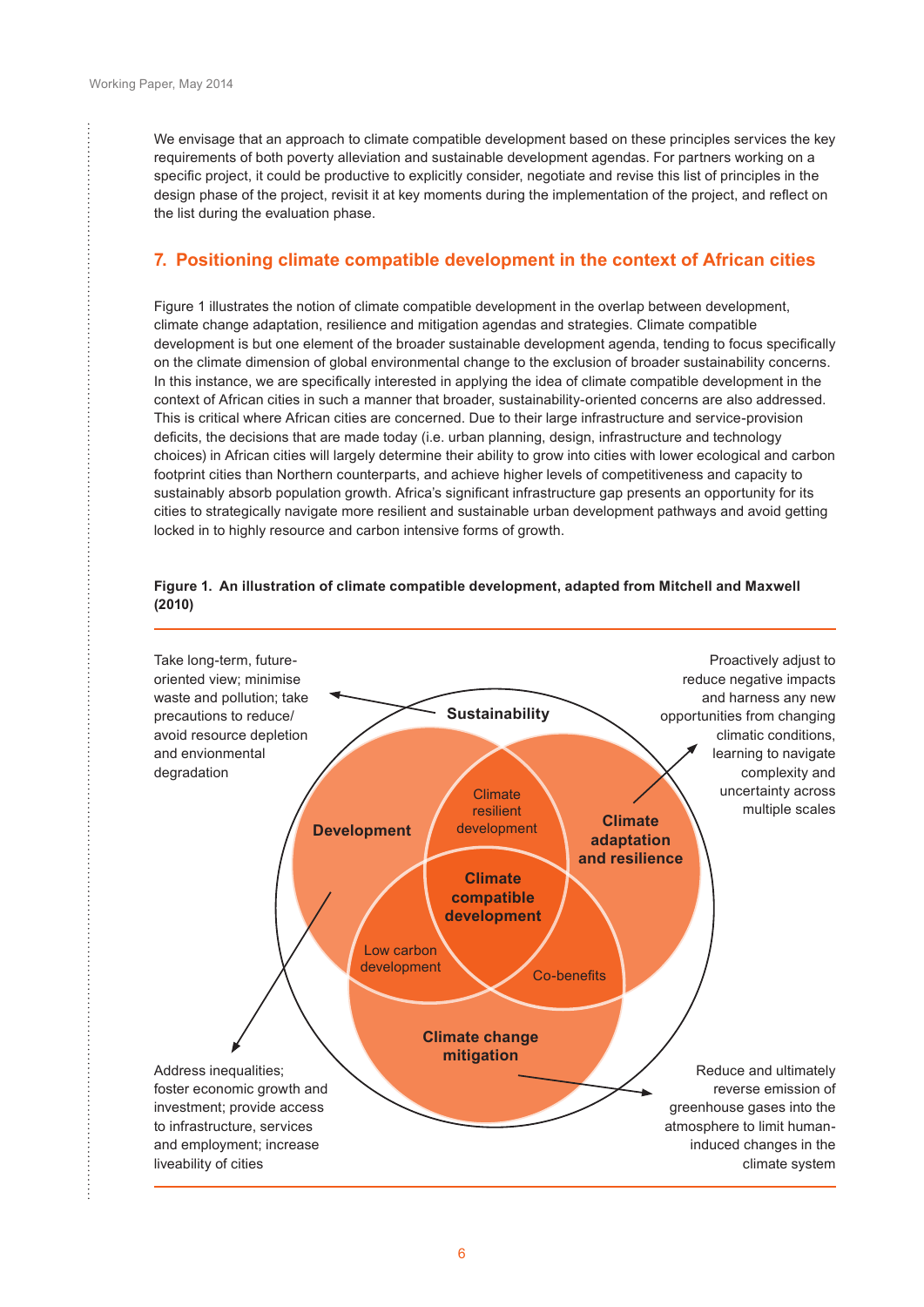Key features of many African cities that need to be addressed when applying the idea of climate compatible development include:

- rapid rates of urbanisation throughout the coming decades
- minimal national policy frameworks dealing with urbanisation, urban development or climate change
- high levels of informality within cities (settlements and economic activities without, or with minimal, government planning, management and regulation)
- high levels of social and economic inequality and exclusion (i.e. a small proportion of economically and politically powerful, wealthy elites amidst a large proportion of poor, economically marginalised and politically disempowered individuals, households and communities, many of whom are in their youth)
- macro-economic reliance on a narrow set of natural resources
- chronic under-investment in infrastructure
- political systems that lack transparency and accountability, harbour patronage and facilitate selective development
- vibrant and growing populations of urban residents, including a sizeable but precarious middle class, working to meet their needs and build a life in spite these challenges and the volatility they encounter.<sup>7</sup>

Most African cities have comparatively low greenhouse gas emissions per capita (and very low cumulative historical emissions), so the climate change mitigation agenda is not and should not be the first priority. If anything, many argue that, in the interests of global equity, developing countries can legitimately increase their emissions in the pursuit of development, albeit to a much lower peak than that of industrialised countries.<sup>8</sup> However, while increasing energy access and securing consistent, reliable energy supply is essential for stimulating economic growth, investing in carbon intensive solutions to achieve energy security is likely to commit African cities to higher future costs in a fossil-fuel constrained world with increasing oil-price volatility. Large African cities are likely to face international obligations and/or incentives (financial, economic and political) to curb emissions. It thus makes considerable sense for those facilitating development in African cities to look for mitigation opportunities when designing development strategies and making investments in transport, land use planning, housing, waste management and energy services. This is especially true if reduced or avoided emissions are associated with adaptation measures that reduce climate risks and/or vulnerabilities (i.e. reduce levels of exposure to climate hazards, and/or sensitivity to them). For example, providing affordable fuel-efficient cooking stoves can serve as both a climate adaptation measure, by reducing use of charcoal and wood and the denuding of watersheds, and reducing household fumes that cause respiratory problems, as well as a climate change mitigation measure by reducing household greenhouse gas emissions. Similarly, certain waste management interventions also serve both adaptation and mitigation objectives. For example, diverting organic waste from landfills to composting plants, reduces local methane emissions and produces compost to increase soil moisture retention and fertility for growing local food produce.

Aside from mitigation, there is a large need to adapt to current climate variability, as well as longer-term emerging climate change in almost all African cities. Very many residents, businesses and government-run services and infrastructure networks remain highly susceptible to damage from climatic events occurring within the current range (recurrent heat waves, cold snaps, droughts, floods, storm surges along the coast, etc.), let alone those falling outside of the current range that are more likely under future climate change scenarios. These continue to cause problems with electricity generation (especially in cities reliant on hydroelectricity), the spread of diseases and often deaths, food shortages and food price hikes, water scarcity for domestic consumption and for manufacturing and industrial processes, flooding that disrupts transport, damages household assets, public infrastructures and creates health hazards. It is therefore essential that development strategies explicitly factor in climate considerations, making households, economic sectors and whole cities more able to deal with, absorb and recover from climate extremes, as well as changing practices and designs to accommodate shifts in the climatic range, i.e. human-induced climate change that comes over and above long-term natural variations in the climate.

Because of the social, political and economic fabric of African cities, applying the idea of climate compatible development in African cities is not simply a case of 'climate-proofing' existing development agendas, but rather constructing new development pathways that are more inclusive and explicitly factor in climate change with other development imperatives. Ensuring that climate compatible development services longer-term sustainability objectives requires a keen focus on ensuring the adaptive capacity of urban systems in terms of the ability to self-organise and adjust in relation to externally driven changes. This invokes a clear need for an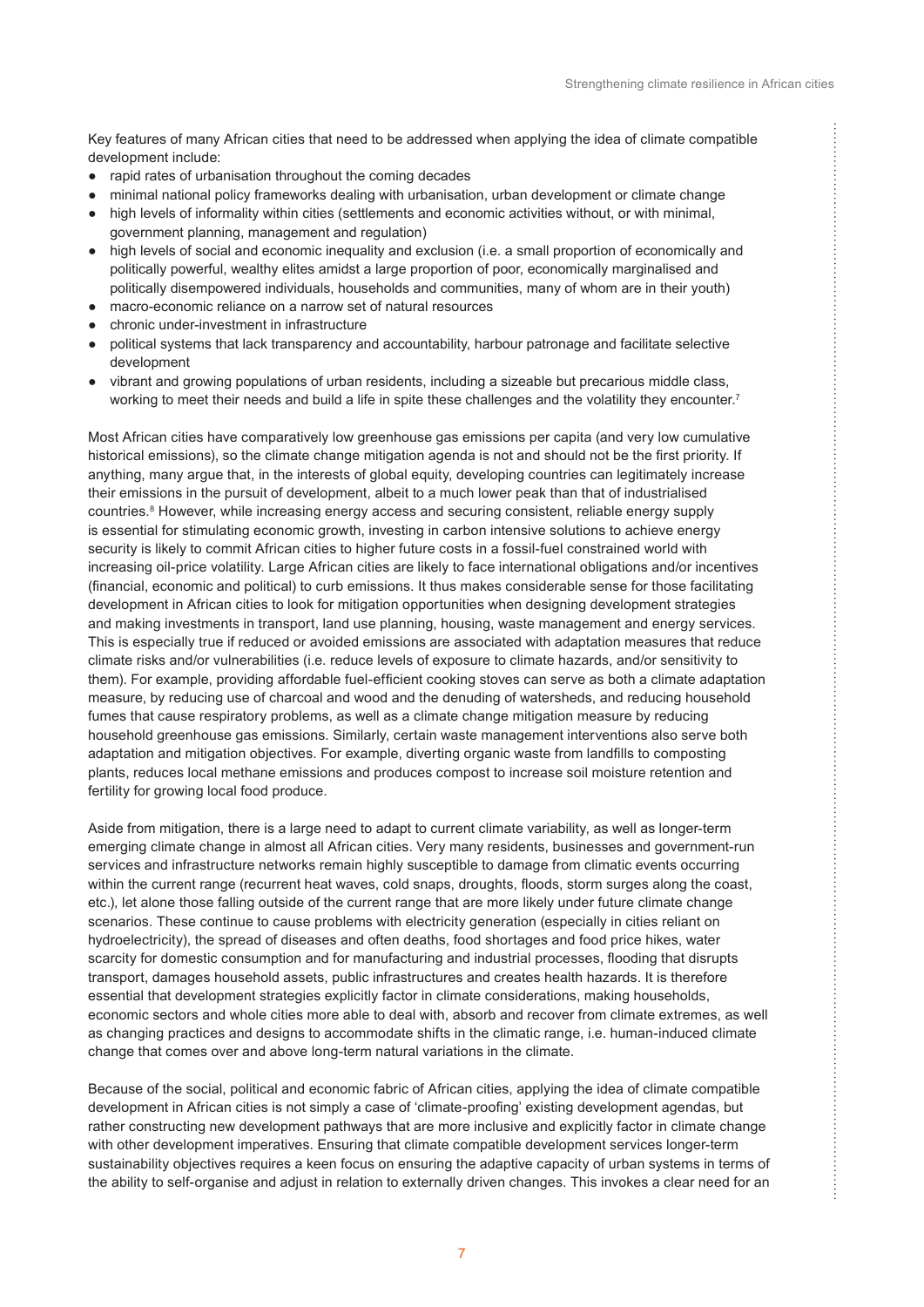÷

<span id="page-9-0"></span>inclusive and participatory model of urban development. In the next section we propose a stylised model for inclusive, community-based development that can service climate adaptation goals at the settlement scale, while linking to larger, citywide processes of urban planning and management.

## **8. A stylised model for climate adaptation through community-based development**

Much of the urban population growth occurring across Africa is taking place in slums and informal settlements and will continue to do so for the foreseeable future – a pattern sometimes referred to as the urbanisation of poverty. It is therefore imperative that the urban poor are central to the development agenda in Africa, ensuring that local-level interventions address concrete needs and priorities while unlocking social change that reduces current inequalities and vulnerabilities to climatic shocks and stresses.

Figure 2 illustrates a process model for linking climate compatible development interventions at the community or neighbourhood scale within informal settlements to issues of long-term sustainability and growth at the city scale. In other words it further unpacks what is at the overlapping centre of the development, climate adaptation, resilience and mitigation spheres shown in Figure 1. In the light of (1) climate risks faced at the household and neighbourhood scale (e.g. flooding, scarcity of clean, potable water, food insecurity and heat stress), especially in marginalised, under-serviced, informal settlements,

#### **Figure 2. Stylised model of integrated and climate compatible community development (adapted from Pieterse, 20089 )**

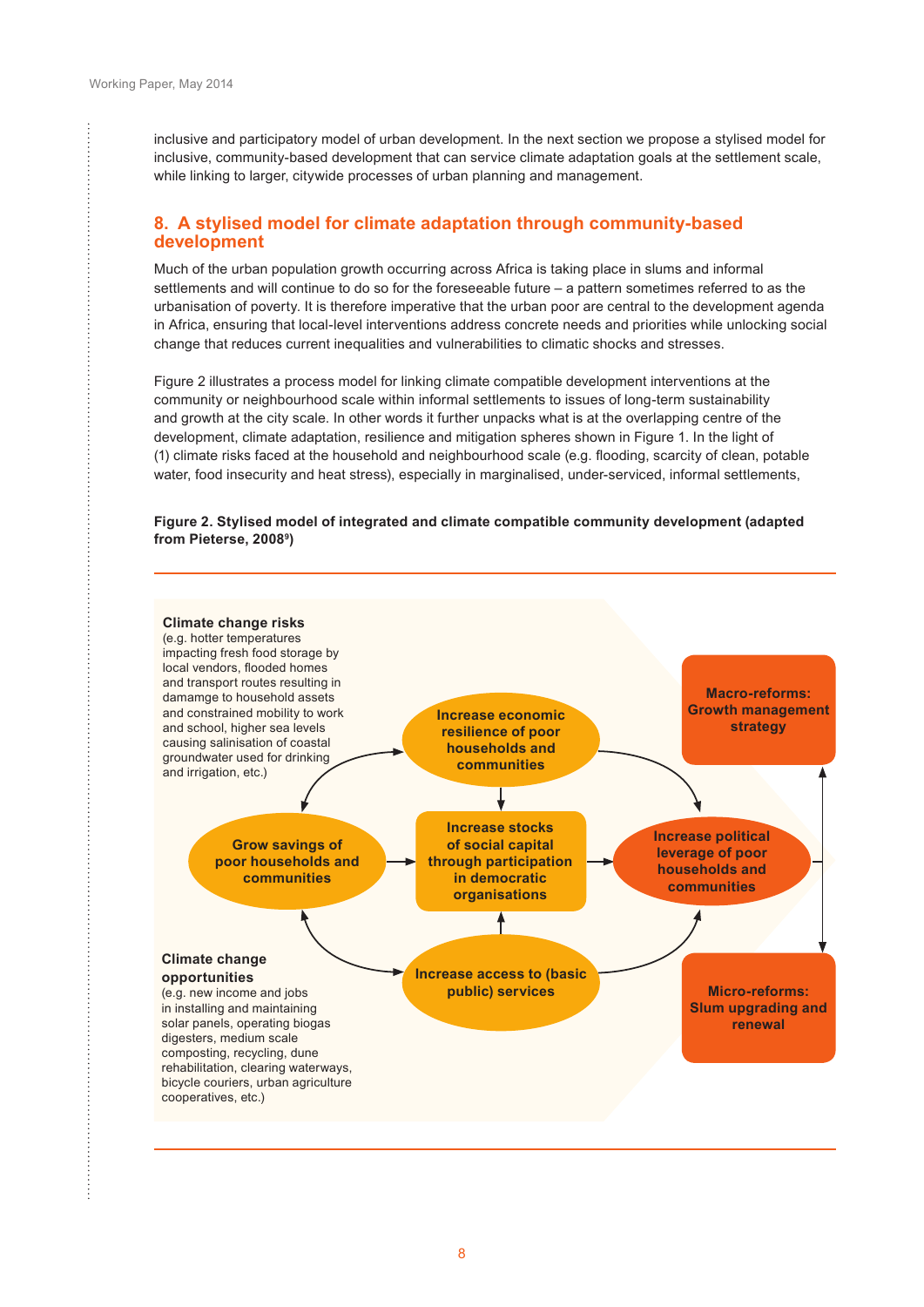İ

(2) the ongoing growth of these types of settlements (in number, spatial extent and population size), and (3) the limited capacity of most local governments in African cities to fully regulate and service these areas, any model of climate compatible development in African cities will need to engage in a bottom-up, community-based yet multi-scale, systems approach to reducing climate risks and vulnerabilities.

The model of integrated community development that we propose seeks to promote *democratic, inclusive* engagement that can extend the influence of poor households and communities to enhance participation in local development strategy-making and planning, as well as to engage with broader municipal and city-scale development objectives and reforms (i.e. to engage more effectively with different tiers of governance and planning). In this respect, giving attention to the processes of facilitation that are employed in community engagement is extremely important. As far as possible, the primary goal should be to ensure that actors and participants engage on an equal footing, and that attempts to hijack the community agenda to serve the interests of a particular sector, actor or participant is avoided. This requires a core group of empowered individuals (i.e. local leaders) that want change, who are determined to achieve ownership of the change amongst a significant cohort of community-based organisations (e.g. slum-dweller movements, religious groups, traders associations and savings groups).

The model seeks to *integrate* between the different actors and sectors that influence community- and household-level vulnerability and resilience to climate stresses and shocks (e.g. impacts on food, water, energy, transport, etc.). It emphasises linking community-level and city-wide development agendas and plans to an understanding of how benefits accrue at the *household level*, and to make specific provisions for measuring and evaluating outcomes in terms of both public and private interests. Two dimensions are key in this respect: improving access to basic services including water, sanitation, health, education, housing, transport, etc. at both acceptable and affordable standards of quality, and improving access to and security of economic means including cash transfers, equipment, land, credit and employment. Both stand to be heavily impacted by changes in the climate, and it is therefore essential to explicitly consider climate risks and opportunities when selecting means for achieving such improvements. These improvements are in turn linked through growth in social capital and increasing political leverage to shape public decision-making and expenditure at the city scale and ultimately the national level too. Without these kinds of fundamental transformations in the nature of the relationships that currently underpin marginalisation, exclusion and informality, climate compatible development efforts will only be treating the symptoms of the problem and not the main drivers of vulnerability.

The accrual and measurement of progress and benefits of climate compatible development needs to occur at several different levels. Firstly, developmental progress entails improvements in the urban material form and social fabric on the community/neighbourhood scale, in terms of accessible resources, services and liveability. Secondly, in respect of direct social benefits, it is important to measure improvements at the household level, where the impacts of multiple sectors integrate to determine quality of life and the accrual of wealth or poverty (i.e. especially in terms of food, water, energy, waste, transport, etc.). This requires thinking through how community-level interventions translate into household savings and or increased resilience to climate change in combination with other environmental, economic and political changes (e.g. increasing heat stress and rising fuel prices). Undertaking this measurement and evaluation work will require partnerships between grassroots, community-based organisations, government agencies and research institutions operating in a number of sectors and disciplines (e.g. health, water, waste, sanitation, energy, transport, social services, housing, employment and more). Municipal government agencies often hold significant amounts of technical data, at a high spatial resolution, but do not have the resources for analysis. Grassroots NGOs often have access to households and people with local knowledge and language skills for conducting surveys, which government and research organisations are lacking, but may not have the expertise to design survey instruments and process the data. Universities, on the other hand, often have the researchers and analytical tools but not the data or the mandate to act on the findings. Therefore, partnerships are needed to build an evidence base for informing, tracking, evaluating and revising decisions regarding climate compatible development. Exactly what interventions and investments this type of climate compatible development entails is highly context-specific and so will vary between cities. Below we suggest a set of steps that can be undertaken to help in identifying suitable entry points and design climate compatible development interventions.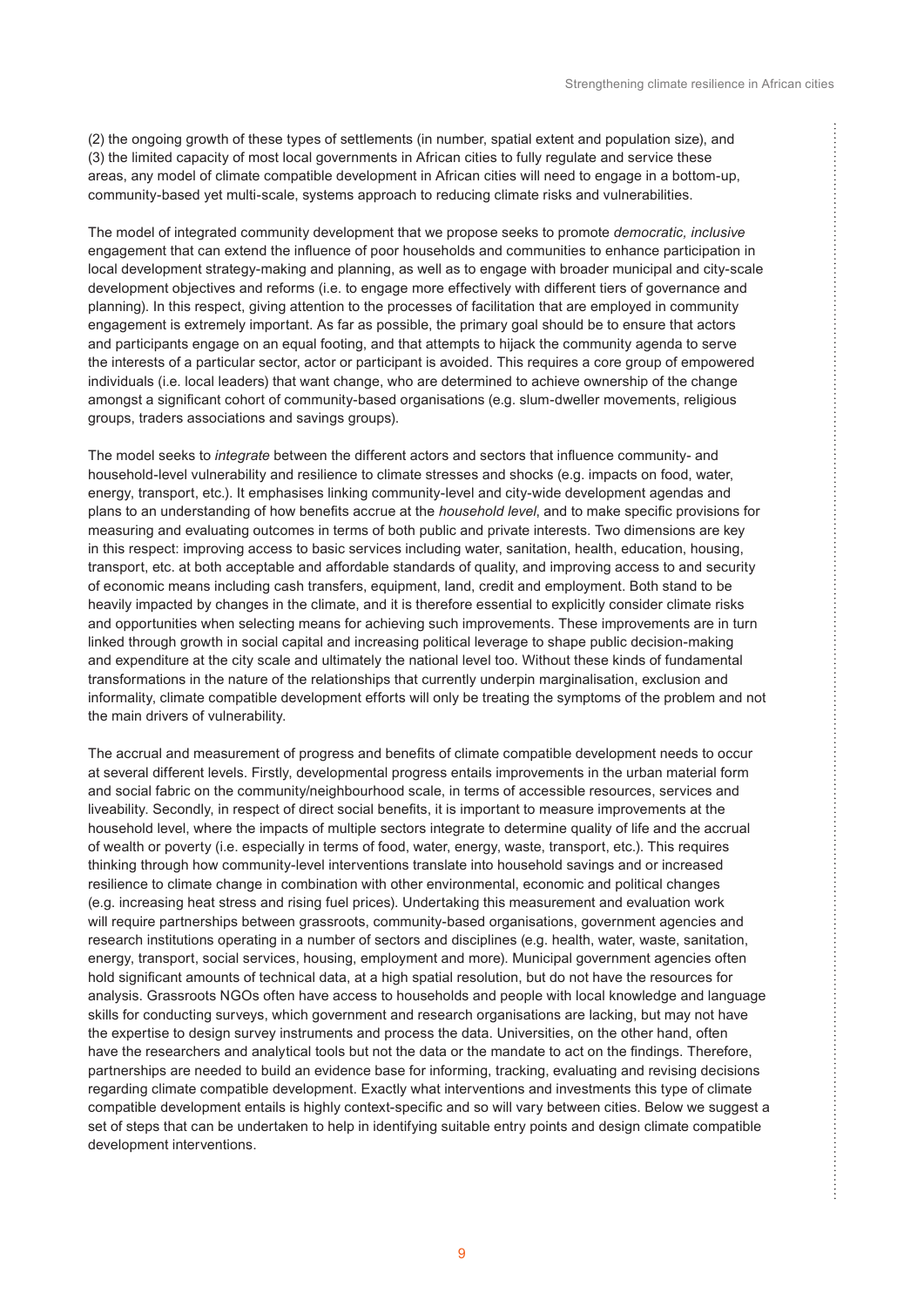<span id="page-11-0"></span>.........

 $\ddot{\cdot}$ 

## **9. Eight steps for applying the model to climate compatible development in African cities**

In this section, we propose eight steps that constitute a framework for applying the stylised model for climate compatible community-based development introduced in the previous section. The steps detailed in this section are as follows:

- Step 1: Develop a vision for alternative city futures and development pathways
- Step 2: Map multi-scale climate-sensitive linkages to the informal sector
- Step 3: Assess current local climate vulnerabilities with slum dwellers
- Step 4: Assess future vulnerability using climate projections
- Step 5: Identify options and leverage points and opportunities for adaptation
- Step 6: Assess mitigation co-benefits
- Step 7: Prioritise implementation of adaptation options
- Step 8: Establish mechanisms for tracking, learning and adjustment

The eight steps are meant to serve as a core set of activities around which learning can be generated and used to refine and improve the framework as learning emerges from diverse African urban contexts in which the model and framework is applied. In other words, these steps emerge from a series of deliberations amongst researchers and practitioners drawing on considerable experience, but are as yet untested in any targeted sense. ACC and CDKN intend to work with practitioners and planners operating in local government agencies and civic organisations in various African cities to apply and develop these steps further.

#### STEP 1: Develop a vision for alternative city futures and development pathways

The broad tenets of a vision for an adaptive African city laid out in section 3 need to be locally translated and adapted in each specific city context as part of a 'visioning' exercise, conducted with a diversity of stakeholders across socioeconomic and organisational boundaries. Local governments and/or policy think tanks could lead this visioning exercise, in close partnership with urban leadership in public, private and civil society spheres. This step involves constructing new visions of the city, re-imagining and re-articulating what the African city can and should be. This might involve selectively drawing on relevant lessons and novel ideas from elsewhere in the world, but should be firmly based in the particularities of the local context – the practices, traditions, aspirations, spatial forms, demographics and governance configurations of the city. It requires adopting an inclusive, participatory approach towards development that will underpin all the eight steps, drawing from different communities, institutions and sectors to diagnose critical conditions within human settlements and to negotiate the nature and priority of interventions. Such processes may already be underway in some cities, for example linked to the creation of City Development Strategies that the Cities Alliance and UN Habitat promote and support. If so, then efforts should be made to actively link into these existing visioning exercises to provide the strategic direction for climate compatible development in the city. While the process of engagement needs to focus on community groups as the main point of entry for conducting in situ climate compatible development, influential stakeholders in the public, private and civil society spheres acting at other scales (i.e. the city, regional, national, international, etc.) also need to be drawn into the process because of their mandate, resources, expertise and powerful role in shaping the urban system.

#### STEP 2: Map multi-scale climate sensitive linkages to the informal sector

When looking to support urban development in such complex and dynamic contexts, it is useful to disaggregate and map out the elements of the physical, social and economic systems (or fabric) evident at different scales. This helps in identifying existing informal practices and material entities, while keeping in sight of how various elements are interconnected within and beyond the broader city. It is within these elements that we can identify climate vulnerabilities and entry points for innovation and change, be they incremental adaptations and/or transformative changes.

Formulating a table such as Table 1 can help identify key elements that make up the city and recognise the linkages across scales, from the household and local community (in this case focusing on those in informal settlements), to the functional city region and beyond. This becomes a basis for thinking about how climate conditions impact these elements (sometimes not impacting a particular informal settlement directly or proximately but rather impacting a larger scale element and cascading through the system). Constructing such a table, or matrix, also helps in thinking through who and what will be affected by various potential interventions. By characterising the city in such a matrix it is possible to position a proposed developmental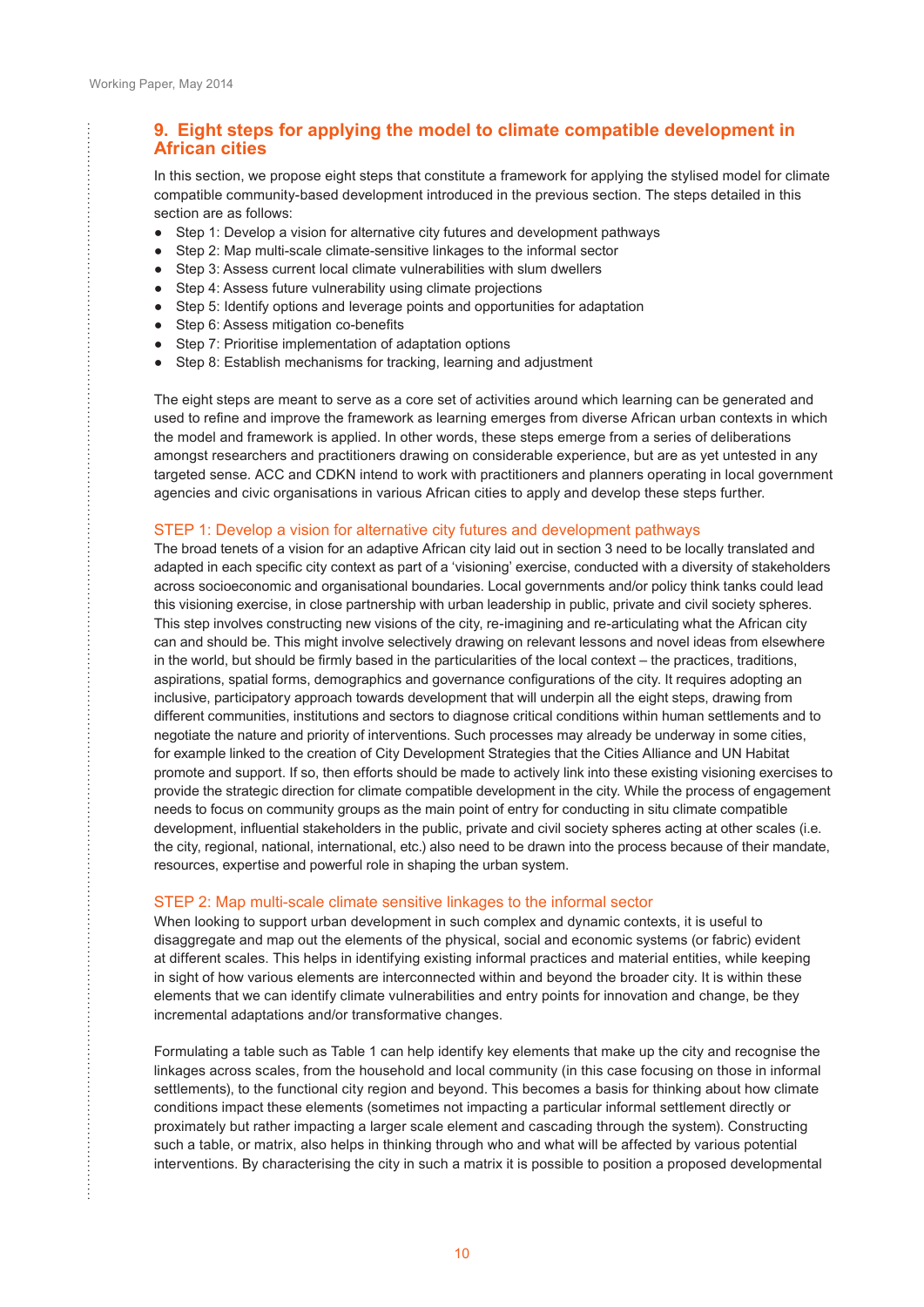İ

intervention within a subset of cells, identifying those elements that are being targeted by the project. Then one can look critically at what might be necessary for scaling up or scaling out such activities through targeted linkages with those elements identified in neighbouring cells of the matrix.

While populating the cells of the table, it can be useful to think first about what is present in the city, whether formally or informally, and then what is missing or lacking, which could be a source of climate vulnerability and thereby an opportunity for innovation and change to be introduced through a planned intervention.

As with all the tables in this document, the contents is simply illustrative and by no means exhaustive. It contains examples of what might appear if such a table was constructed in a specific city. But these illustrative tables should be modified to suit the context in which they are being used, i.e. users should not feel constrained to applying them exactly as is but rather adapt the format and contents to suit the process and stakeholders involved. It is important to note that capturing the narratives around climate sensitivities and multi-scale linkages is critical, as they may prove more important than the mapping itself. That is, the narratives that emerge while constructing the table may prove more important in diagnosing priorities, deciding on where interventions may be possible, and generating ideas that specifically suit the local context.

#### **Table 1. An example of a table for mapping out the various existing climate-sensitive elements of an informal settlement in the context of the wider city system, moving from the household scale to the neighbourhood, the city region and beyond**

|                                                                                                          | Infrastructure and<br>technology                                                                                            | <b>Ecosystems (green</b><br>infrastructure)                                                                                      | <b>Services</b>                                                                                                                                            | <b>Economic activities /</b><br>livelihoods                                                                                       | <b>Organisations</b><br>(decisions, budgets)                                         |
|----------------------------------------------------------------------------------------------------------|-----------------------------------------------------------------------------------------------------------------------------|----------------------------------------------------------------------------------------------------------------------------------|------------------------------------------------------------------------------------------------------------------------------------------------------------|-----------------------------------------------------------------------------------------------------------------------------------|--------------------------------------------------------------------------------------|
| <b>Households</b><br>and<br><b>individuals</b><br>within the<br>informal<br>sector                       | e.g. shack, satellite<br>dish, bucket toilet,<br>(illegal) electricity<br>cable; (lacking:<br>geysers; stoves;<br>ceilings) | e.g. food garden<br>(lacking: rainwater<br>harvesting)                                                                           | e.g. home-based<br>care; carpentry                                                                                                                         | e.g. fuel wood<br>collection: food<br>vending; hairdressing<br>(lacking: local crèche<br>to keep children safe<br>during the day) | N/A                                                                                  |
| <b>Informal</b><br>settlements/<br>neighbour-<br>hoods/<br>communities                                   | e.g. unregistered<br>rental stock; market<br>stalls; public toilets<br>(lacking: drainage<br>channels; paved<br>roads)      | e.g. wetland that<br>collects flood waters;<br>(lacking local parks<br>for leisure and<br>recreation, street<br>trees for shade) | e.g. food retail; water<br>sellers; taxis; internet<br>cafes (lacking: storm<br>water drainage<br>maintenance)                                             | e.g. food stalls;<br>money lending<br>(lacking: waste<br>collection, sorting<br>and sale for reuse<br>and recycling)              | e.g. youth club;<br>community safety<br>forum; (lacking:<br>savings groups)          |
| <b>City</b><br>administrative<br>boundaries                                                              | e.g. road network;<br>sewage system<br>(lacking: storm water<br>drainage within<br>informal areas, land<br>tenure security) | e.g. forest stand used<br>for fuel wood; public<br>green open spaces<br>informally used for<br>grazing livestock                 | e.g. primary health<br>care; policing<br>(lacking: social<br>housing; waste<br>management;<br>universal access to<br>water, sanitation and<br>electricity) | e.g. employment<br>in private security<br>(lacking: skills)<br>accreditation;<br>ecosystem<br>restoration and<br>conservation)    | e.g. civic alliance;<br>political parties; local<br>government                       |
| <b>Functional</b><br>city region                                                                         | e.g. inter-basin water<br>transfer schemes<br>(lacking: commuter<br>rail network)                                           | e.g. coastal dune<br>cordon that helps<br>buffer storm surges<br>being mined for sand                                            | e.g. land surveying;<br>property conveyance                                                                                                                | e.g. commercial<br>chicken farming                                                                                                | e.g. water users<br>association (lacking:<br>coordination between<br>municipalities) |
| <b>National to</b><br>regional (as<br>impacting<br>informal<br><b>settlements</b><br>within the<br>city) | e.g. national<br>electricity grid<br>(lacking: technology<br>for local electricity<br>producers to feed<br>into the grid)   | e.g. trans-boundary<br>rivers                                                                                                    | e.g. tertiary education<br>(lacking: subsidies<br>for low-cost green<br>technologies on<br>government housing<br>stock)                                    | e.g. mining; shipping;<br>forestry; agriculture                                                                                   | e.g. labour unions:<br>conservation NGOs;<br>parliament                              |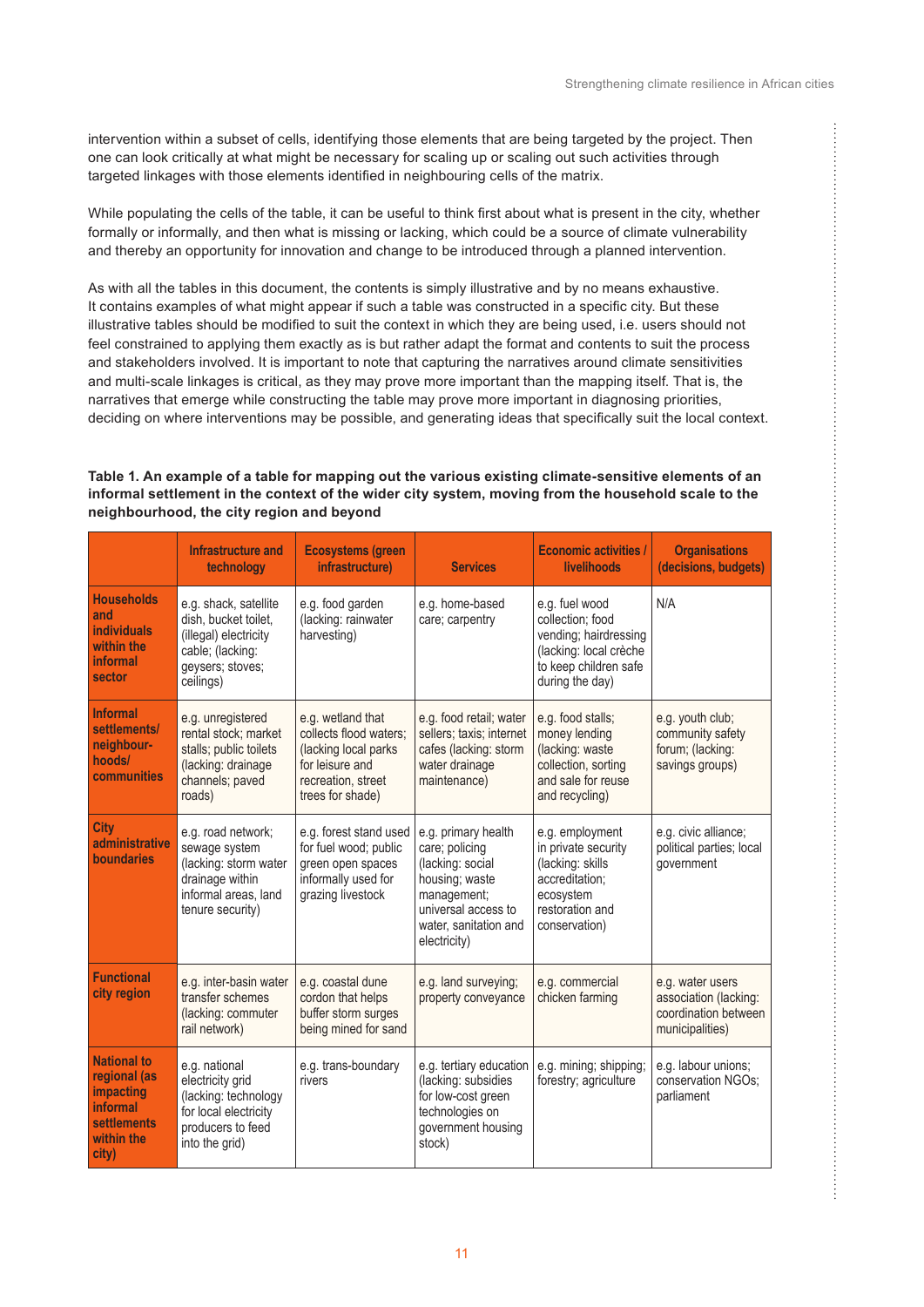$\ddot{\cdot}$ 

<span id="page-13-0"></span>It is the narratives that facilitate the participatory engagement to a large degree; in a sense, Table 1 is intended to serve as a tool to facilitate the process of engagement. By exposing linkages from the household to neighbourhood, neighbourhood to city, city to region and higher levels (i.e. national, regional and global) to a wider audience, elements of how climate change effects manifest themselves at different levels can be contemplated alongside local impacts and priorities.

#### STEP 3: Assess current local climate vulnerabilities with slum dwellers

Because we are focusing on *climate* compatible development, it is necessary to give explicit consideration to climate vulnerabilities and potential opportunities when planning interventions. Undertaking Step 2 and 3 yields an account of current vulnerabilities of a particular settlement to climate variability and change impacts (e.g. due to lack of infrastructure, conditions of poverty, etc.). Thereafter, in Step 4, expert and local knowledge is combined to identify how these climate vulnerabilities are projected to change in the medium to long-term future (i.e. *climate* rather than *weather*). One of the critical aspects of climate compatible development is planning in light of an altered set of future conditions and not simply based on experiences in the past.

Slums and informal settlements are often positioned in particularly high-risk locations within the city, on marginal land set aside by city planners and formal property developers. In addition, they lack the requisite infrastructures, services and financial resources to cope with and ultimately adapt to climate change effects, such as gradual shifts in temperature, rainfall, wind intensity and direction, sea levels, coastal erosion, groundwater salinity, storm-water runoff, etc. and to changes in the frequency and/or severity of extreme events, such as fires, floods, heat waves, storm surges, etc. It is necessary to think about climate vulnerability in terms of both *exposure* to climatic hazards and *sensitivity* to the impacts of such exposure, as a basis for finding ways to adapt infrastructures, services and livelihood practices to reduce the impacts of climatic hazards.

This requires identifying the climatic conditions that currently create hazardous situations in informal settlements (what damages homes, possessions, pathways and roads; disrupts services; creates health threats; reduces mobility; curtails economic activities; depletes household budgets; etc.). As well as identifying who or what are most susceptible to the impacts of such conditions, be they sudden-onset extreme events or gradual, creeping pressures. Creating a simple matrix such as the one below can help think through the various climate dimensions affecting the urban area being targeted for development.

Another useful tool for understanding current climate vulnerability is to review recent records of extremeweather events and impacts, such as newspaper articles or photographs of flood events, or engage with key individuals or organisations with memories and records of recent extreme weather, such as disaster management and humanitarian agencies. This may provide further information about the nature of climate hazards within a particular settlement, helping to populate and refine Tables 1 and 2 further.

Having adapted the rows (exposure units) and columns (climate hazards) to suit the context, what is particularly important in the process of constructing such a table for a specific location or community is why each of the scores are given. In other words, exploring the reasons *why* some constituents are more or less exposed to climate hazards and more or less sensitive to being impacted. This could be related to geographic factors (e.g. how close they are to the coast, how steep a slope they are positioned on) or socioeconomic factors (e.g. the health and employment status of the household members, the safety nets available such as savings or insurance, etc.). For example, people with pre-existing health conditions will be exposed to the same extent as their neighbours to hot temperature conditions (assuming they live in similar housing structures in terms of materials, design, etc.) but they are likely to be more sensitive because the physical heat stress and dehydration will add to and compound their prior symptoms, like high blood pressure or fever. Similarly, people in ill health are more vulnerable to flooding because they have less physical strength to undertake coping mechanisms (like bailing water, raising furniture on bricks, etc.) and may be reliant on receiving medication from clinics, which may also be disrupted by flooding or the routes between their home and the clinic might become impassable due to flooded walkways and roads. In such a case, working with government health facilities and health NGOs to support and strengthen a local homebased care network might be an effective adaptation or climate compatible development intervention. The value of going through the process to construct a table such as the one above is both to prioritise and target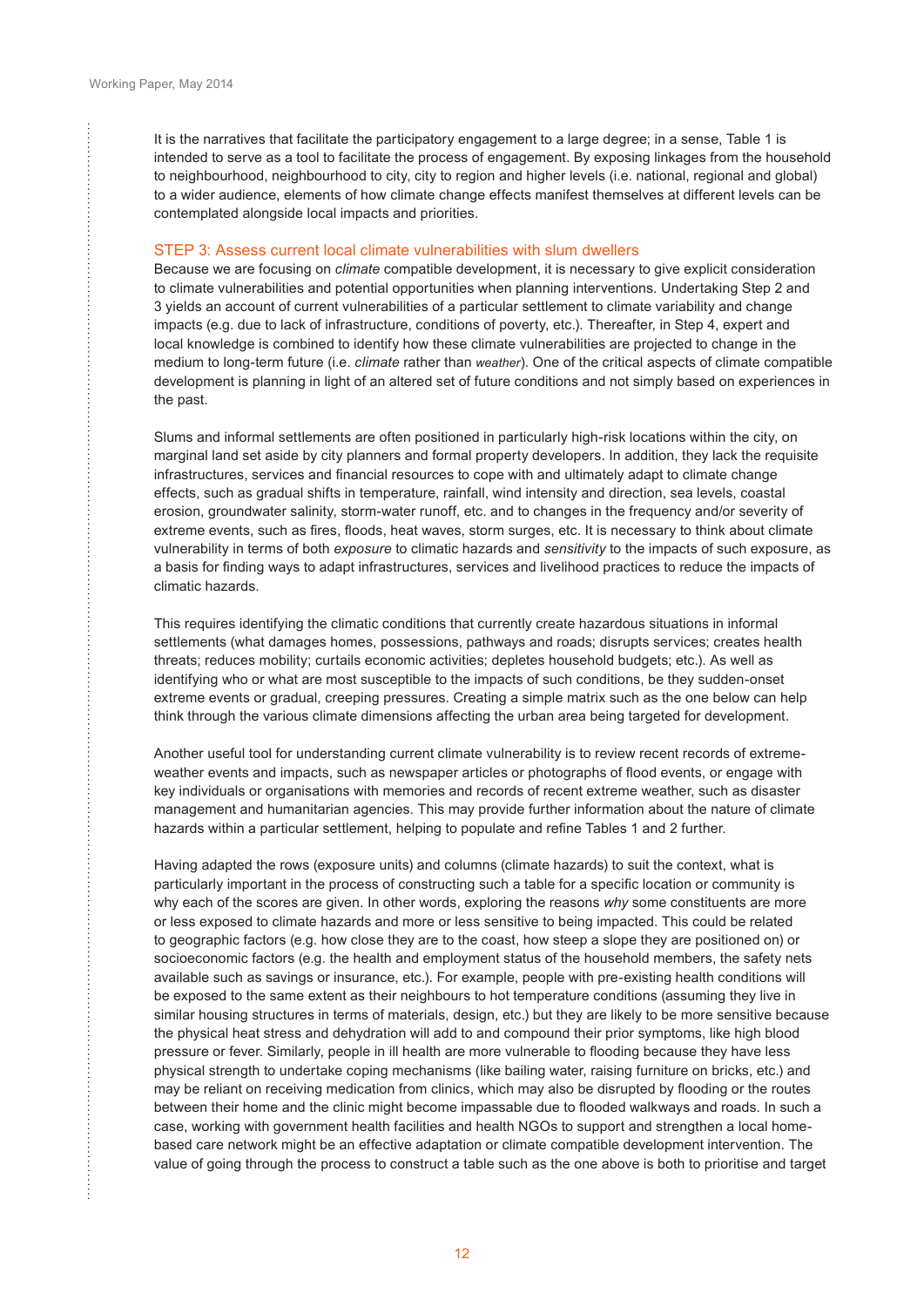ŧ

<span id="page-14-0"></span>locally relevant and context specific interventions together with key stakeholders, and to explicitly capture the rationale for making your selection that can then be shown to potential funders and collaborators.

This matrix captures various climate impacts one by one, i.e. the impact of one climate hazard on one livelihood activity, service or piece of infrastructure, whereas in reality these often have knock-on effects between the cells, magnifying the resulting impacts, e.g. high winds blow sandy top soil and solid waste into drainage channels that clog and then result in more widespread flooding when heavy rains come. It is therefore important to capture the key narratives linking specific climate impacts and vulnerabilities that emerge while populating the table, i.e. capturing how local vulnerabilities compound in the face of climate change. In this respect, the mapping and scoring outlined in Table 2 are intended to serve as a tool for understanding relative priority areas, and structuring the discussion in a participatory process. It may well be useful to revisit Table 2 after completing Step 4, to discuss how these vulnerabilities are likely to change over time having heard about the climate projections for the area. This is important in ensuring that the development interventions we promote and support in the near-term contribute to reducing people's vulnerability over the longer-term and do not lead to 'mal-adaptation', i.e. an intervention that increases climate risks in the future.

#### STEP 4: Consider future vulnerability using climate projections

It is important to bring together scientific and anecdotal evidence of how these climate exposures and sensitivities have been changing and are expected to change into the future. Table 3 attempts to assess the medium to long-term vulnerabilities of a particular settlement, given the current vulnerabilities identified in Tables 1 and 2.

Such a table combines local and scientific knowledge. Combining qualitative information from interviews, focus groups, etc. with quantitative information from spatial and time-series analysis provides a robust basis for planning and assessing climate compatible development interventions. Linking such knowledge sets often requires collaboration between organisations with different expertise, e.g. university-based research units

|                                                 | <b>Climate hazards</b>            |                    |                  |                   |                     |
|-------------------------------------------------|-----------------------------------|--------------------|------------------|-------------------|---------------------|
| <b>What is exposed?</b>                         | <b>Extreme hot</b><br>temperature | <b>Heavy rains</b> | Late onset rains | <b>High winds</b> | <b>Storm surges</b> |
| <b>Food vendors</b>                             | 3                                 | 3                  | $\overline{2}$   | $\overline{2}$    | $\Omega$            |
| <b>Commuters reliant on public</b><br>transport | $\mathfrak{D}$                    | 3                  | $\Omega$         |                   | <sup>0</sup>        |
| <b>Water resources</b>                          | 3                                 | 3                  | $\mathfrak{D}$   | $\Omega$          | $\mathfrak{p}$      |
| <b>Temporary housing structures</b>             | $\mathfrak{p}$                    | 3                  | $\Omega$         | 3                 | $\mathfrak{D}$      |
| <b>Child-headed households</b>                  | $\overline{2}$                    | 3                  |                  | 3                 | $\overline{2}$      |
| People with high blood<br>pressure              | 3                                 | 3                  |                  | 3                 | $\mathfrak{p}$      |
| <b>Drainage channels</b>                        |                                   | 3                  |                  | 2                 | 2                   |

#### **Table 2. Example of a table constructed to explore local current climate vulnerabilities in a given settlement**

Impact score

3 = high exposure and high sensitivity, serious negative effects, very vulnerable

2 = low exposure but high sensitivity, moderate negative effects, medium vulnerability

1 = any level of exposure but low sensitivity, marginal negative effects, low vulnerability

 $0 =$  no exposure and/or no sensitivity, no negative effect (could be neutral or positive effect)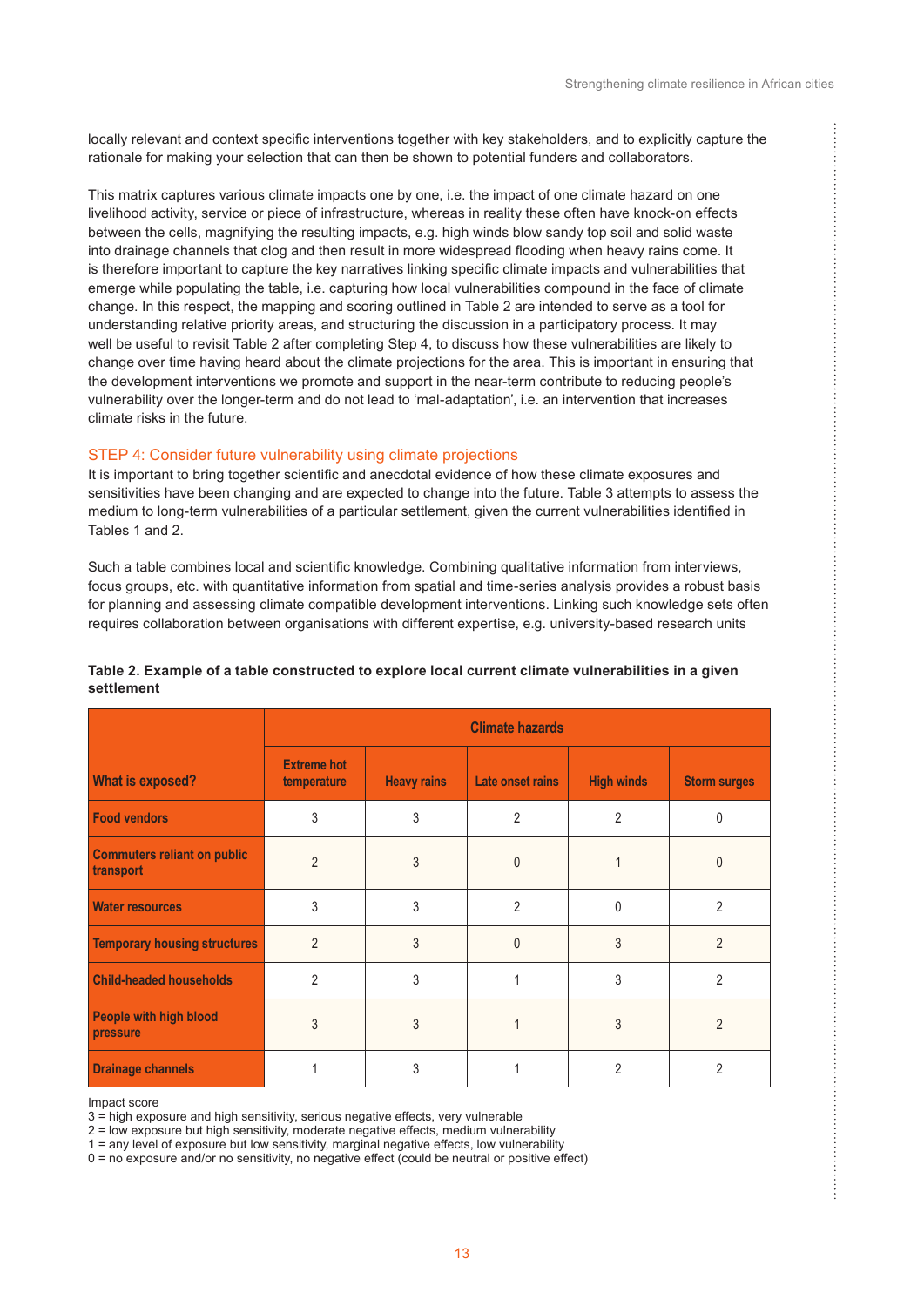$\ddot{\cdot}$ 

<span id="page-15-0"></span>and NGOs operating locally. Step 4 is where climate scientists become involved as one of the stakeholders in framing the developmental challenges that may face a particular informal settlement or slum in the medium and long-term. Scientific experts can share their knowledge and understanding of climate change model projections within the assessment process, with community leaders, government officials, business operators and others affected at the local level.

It is important to recognise that not all cities will have sufficient historical climate data, local climate scientists and appropriately downscaled climate projections to make this exercise possible.<sup>10</sup> There may be consensus on the main trends at city or regional level (e.g. increasing water scarcity), but there may be constraints in applying these trends at the individual settlement level (e.g. the settlement may be located within a marginal marshy area where a periodic excess of water appears to be the problem). This is why linking the city-level science (columns B–D in Table 3) with local settlement-level insights (column A) and facilitating dialogue between researchers and residents, especially those that have been resident long-term, is important. Through this combining of knowledge one can arrive at a more comprehensive picture of the local climate trends and changing vulnerabilities within a particular settlement.

When generating the content of Table 3 in participatory processes with direct community engagement, it is important to capture the narratives describing the vulnerabilities of households, social groupings and the community at large to climate change effects. In particular, it is important to capture how linkages between climate and other environmental, economic, social and spatial conditions impact on residents and local businesses (e.g. when heavy rains flood the settlement people have to use alternative routes that are not as safe so muggings and assaults go up). Together, Table 2 and 3 can be used to design and assess interventions that can simultaneously address both immediate needs and longer-term priorities of building systemic resilience and sustainability. For example, poor drainage systems may render a settlement particularly vulnerable to flooding when heavy precipitation events take place. If climate models project that these events are likely to become more intense and/or more frequent, it would be wise to ensure that whatever actions are taken in the short term to address drainage problems and curb flooding adequately

| <b>CI IMATE</b><br><b>HAZARD</b> | A: Observed trends in<br>climate vulnerability<br>(including who or what is<br>being most impacted)                                                                                                                                                                                          | <b>B: Projected future trends</b><br>in climate vulnerability                                                                                                                                                                              | C: Level of confidence/<br>uncertainty                                                                                                                      | D: Evidence base                                                                                                                                                                                                              |
|----------------------------------|----------------------------------------------------------------------------------------------------------------------------------------------------------------------------------------------------------------------------------------------------------------------------------------------|--------------------------------------------------------------------------------------------------------------------------------------------------------------------------------------------------------------------------------------------|-------------------------------------------------------------------------------------------------------------------------------------------------------------|-------------------------------------------------------------------------------------------------------------------------------------------------------------------------------------------------------------------------------|
| Sea storm<br><b>surges</b>       | Sea surges in winter are<br>resulting in increasing<br>damages to fishing<br>settlements along the<br>coast, coastal road and<br>drainage infrastructure, as<br>well as key tourist sites that<br>are large employers                                                                        | Projections of sea level<br>rise indicate likely greater<br>reach inland of sea surges,<br>factoring in population<br>growth projections this<br>increases the number of<br>people and assets exposed<br>substantially (Nicholls,<br>2010) | High confidence in rising<br>sea levels but uncertainty<br>in size and timing of<br>increase and potential<br>combination with intensified<br>storm systems | Sea-level rise and coastal<br>risk study commissioned<br>by the World Bank;<br>interview data collected<br>with residents in X coastal<br>informal settlement and<br>business owners operating<br>around the tourist resort Y |
| <b>Heavy rains</b>               | Residents of settlements<br>A and B are reporting<br>stronger rains in recent<br>years that are washing<br>away more sections of<br>the road connecting to the<br>central city. Those most<br>affected are those working<br>as vendors and in the<br>service and manufacturing<br>industries | Scaled down climate<br>projections show a likely<br>increase in the number of<br>days exceeding 20 mm of<br>rainfall                                                                                                                       | Low confidence in the<br>projections as some<br>models are showing a<br>decline while others are<br>indicating an increase in<br>extreme wet days           | Research report<br>commissioned by Oxfam<br>surveying 300 residents<br>and climate projections<br>accessed from http://cip.<br>csag.uct.ac.za                                                                                 |
| <b>Extreme heat</b>              |                                                                                                                                                                                                                                                                                              |                                                                                                                                                                                                                                            |                                                                                                                                                             |                                                                                                                                                                                                                               |

#### **Table 3. Drawing together evidence on local trends in climate vulnerability**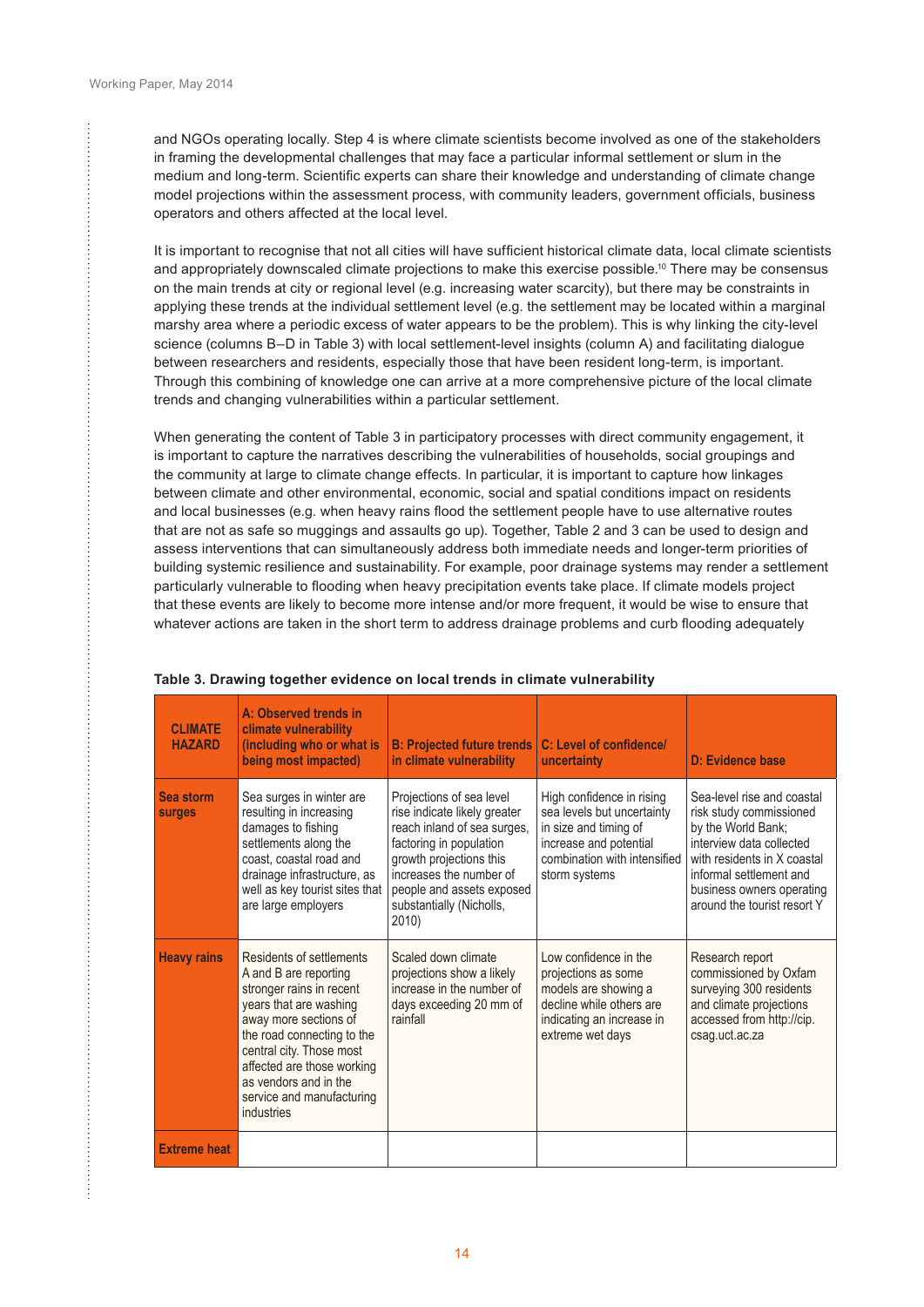$\begin{array}{c} \bullet & \bullet & \bullet \\ \bullet & \bullet & \bullet \\ \bullet & \bullet & \bullet \end{array}$ 

<span id="page-16-0"></span>account in their design and financing model for incremental upgrading that expands the capacity of the system (and the potential for storm-water reuse) over time. As outlined earlier in this document (see Figure 1), tying short-term needs to longer-term goals is critical for achieving sustainability and creating a resilient urban system.

#### STEP 5: Identify options and leverage points and opportunities for adaptation

Having identified the sources of current and future climate vulnerability, the next step necessitates looking for different options for intervening – introducing a new technology (e.g. vertical food gardens, biogas digesters, communal refrigeration facilities for food vendors), modifying an existing practice (e.g. building on raised foundations, expanding rainwater harvesting storage capacity), connecting up two previously separate services (e.g. public transport and environmental education, home-based care and conducting enumeration surveys), or rehabilitating an environmental/ecosystem service (e.g. planting mangroves for coastal protection, removing solid waste and invasive species from local waterways). In this step it is important to bring together stakeholders with different expertise and needs in innovative design processes. As with earlier steps, facilitation and conflict-management skills are key to success. Identifying what levels of intervention are critical to meeting particular local development needs is also important. In this respect, reflecting on the mappings and scorings undertaken in the previous steps (i.e. as outlined in Tables 1, 2 and 3) – and the key narratives that emerged from participatory processes – provides valuable reference material for contemplation and discussion of multi-scale effects, and in turn what multi-level governance and development responses are necessary. The range of options identified in this step need to be aligned with the overall vision and principles for moving towards adaptive African cities, outlined in sections three and six above, to avoid falling back into simply rolling out business-as-usual measures because they are familiar rather than because they are best suited to the local context and evolving nature of the problem.

#### STEP 6: Assess mitigation co-benefits

As shown in the three overlapping rings of Figure 1, climate compatible development involves looking for interventions that give rise to both adaptation and mitigation benefits where possible. While adaptation is the priority in most African cities, screening options for mitigation co-benefits can open up the possibility of leveraging additional financing mechanisms and help in building widespread energy access and security, as a critical basis for carbon-efficient, sustainable and inclusive futures. This requires working with organisations and agencies that have expertise in greenhouse gas accounting methods and procedures, as well as the knowledge of how to successfully access Clean Development Mechanism (CDM) funding sources and/or voluntary carbon markets. Other mitigation incentives (e.g. for technology uptake and/or service provision options that have mitigation co-benefits), from city, national, regional and global organisations may also prove valuable in constructing robust financial support for programmes and projects.

#### STEP 7: Prioritise implementation of adaptation options

The most difficult step is often selecting between various options that have been suggested through a participatory process to meet developmental needs and reduce climate vulnerability; selecting which are more popular, feasible and viable and sequencing those that can be implemented in the near-term and those that first require certain conditions to change before implementation is viable. Various tools exist for making such prioritisations, some on the more political, value-based end of the spectrum such as voting or expert judgement and others on the more technical, rationalist end of the spectrum, such as cost benefit analysis, cost effectiveness analysis, feasibility studies, etc. Here the selection of tools and methods to be used have significant influence over the outcomes of the process, and can more or less inclusive and empowering. It is important to look back at the development goals and pathways laid out in Step 1, when making these choices. 'Multi-criteria analysis' is becoming a popular and much promoted decision-support tool for selecting between adaptation or climate compatible development options, which blends both technical and value-based aspects of decision-making. This involves rating options against a set of criteria, weighting the criteria according to relative importance, and then comparing the results to see which options score more highly and will be prioritised for implementation.<sup>11</sup> This method does not eliminate questions of power, influence and participation in terms of who selects the criteria, does the rating and the weighting, but it does at least make the process more explicit. Table 4 provides an example of the kind of criteria that can be applied in such an assessment, relating back to the principles laid out in section 6 above.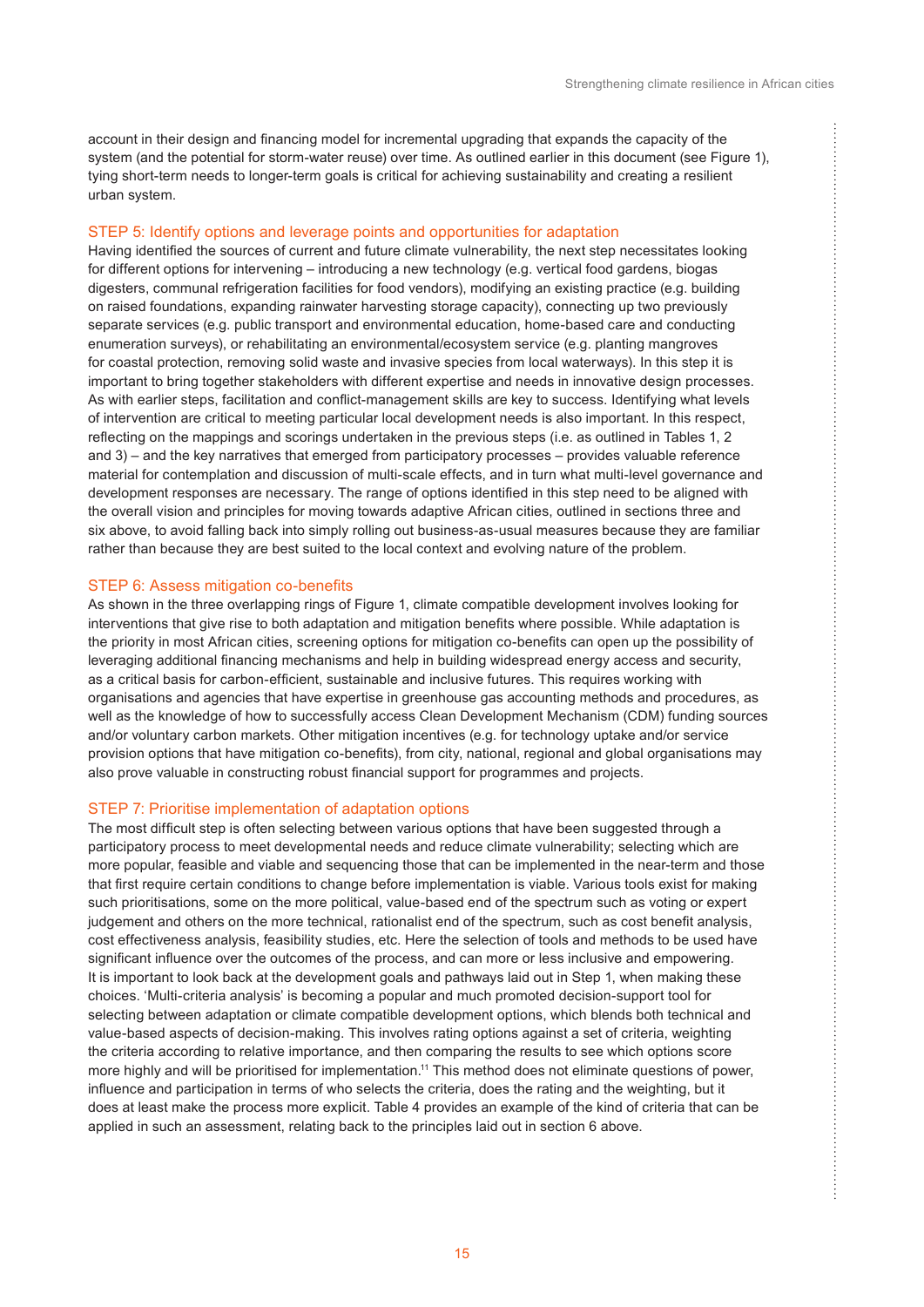$\mu$ 

| <b>Category</b>                   | <b>Criteria</b>                                    | Score 1 (low)                                                                            | Score 2 (medium)                                                                       | Score 3 (high)                                                                                        |
|-----------------------------------|----------------------------------------------------|------------------------------------------------------------------------------------------|----------------------------------------------------------------------------------------|-------------------------------------------------------------------------------------------------------|
|                                   | Mitigation<br>co-benefits                          | Result in increased greenhouse<br>gas emissions                                          | Would not affect<br>greenhouse gas emissions                                           | Would reduce greenhouse<br>gas emissions                                                              |
|                                   | Environmental<br>impacts                           | Result in net environmental<br>Costs                                                     | Result in no net loss of habitat<br>or ecosystem services                              | Result in net environmental<br>benefits                                                               |
| Environmental                     | Equity                                             | Benefits to few people                                                                   | Benefits to many people                                                                | Significant benefits to many<br>people                                                                |
|                                   | Employment                                         | No new work opportunities<br>created locally                                             | Few, or only temporary, jobs<br>created locally                                        | Numerous and/or long-term<br>work opportunities created                                               |
| Sustainability: Social, Economic, | Land tenure                                        | Relies on existing land tenure<br>security                                               | Works within informal land<br>arrangements                                             | Contributes to the formalisation<br>of land tenure                                                    |
|                                   | Replicability                                      | Small-scale, context specific,<br>resource-intensive                                     | Lends to replication but requires<br>external support                                  | Builds skills and resources for<br>self-replication                                                   |
| <b>Effectiveness</b>              | <b>Robustness</b>                                  | Effective for a narrow range of<br>plausible future scenarios                            | Effective across many plausible<br>future scenarios                                    | Effective across a wide range of<br>plausible future scenarios                                        |
|                                   | Reliability                                        | This measure is untested                                                                 | Experimental but has expert<br>support                                                 | The effectiveness of this<br>measure is proven                                                        |
| <b>Risk and Uncertainty</b>       | <b>Urgency</b>                                     | Risks are likely to occur in the<br>longer term                                          | Impacts are beginning to occur,<br>or are likely to occur in the<br>near- to mid-term  | Impacts are already occurring                                                                         |
|                                   | Degree of risk<br>or impact                        | Future risks are minor and<br>reversible                                                 | Future risks are moderate and<br>reversible                                            | Future risks are potentially<br>catastrophic or irreversible                                          |
|                                   | Precautionary                                      | The risk is generally understood                                                         | Some uncertainty exists                                                                | The risk is not well understood                                                                       |
|                                   | Ancillary benefits                                 | This measure will contribute<br>little or not at all to other goals<br>for the community | This measure will contribute<br>somewhat to other goals for the<br>community           | This measure will contribute<br>significantly to other goals for<br>the community                     |
| Opportunity                       | No-regrets option                                  | This measure will have little<br>or no benefit if climate change<br>impacts do not occur | This measure will have some<br>benefits regardless of<br>actual climate change impacts | This measure will result in<br>significant benefits regardless<br>of actual climate<br>change impacts |
|                                   | Window of<br>opportunity                           | There is no window of<br>opportunity currently                                           | A window of opportunity<br>could be created                                            | A window of opportunity<br>exists to implement                                                        |
|                                   | Public acceptability                               | Likely to face public opposition                                                         | Not likely to receive much<br>public attention                                         | Likely to receive public support                                                                      |
|                                   | Implementation<br>cost                             | Cost of implementation is high<br>relative to cost of inaction                           | Cost of implementation is<br>moderate relative to cost of<br>inaction                  | Cost of implementation is low<br>relative to cost of inaction                                         |
|                                   | Operating and<br>maintenance cost                  | Cost of operation and<br>maintenance is high                                             | Cost of operation and<br>maintenance is moderate                                       | Cost of operation and<br>maintenance is low                                                           |
| Implementation                    | <b>Funding sources</b>                             | External funding sources are<br>required but have not been<br>identified                 | <b>External funding sources</b><br>are required and likely to be<br>secured            | Funding is available                                                                                  |
|                                   | Capacity (info,<br>technical, staff,<br>resources) | Current capacity is insufficient<br>and gaps cannot be easily<br>addressed               | Gaps exist in one or more areas<br>but can be addressed                                | Current capacity is sufficient                                                                        |
|                                   | Institutional                                      | Implementation requires<br>coordination with, or action by,<br>other jurisdictions       | Implementation requires<br>external approval                                           | Implementation is within local<br>control                                                             |

## **Table 4. Potential criteria for assessing options (adapted from Bizikova L., T. Neale and I. Burton, 200812)**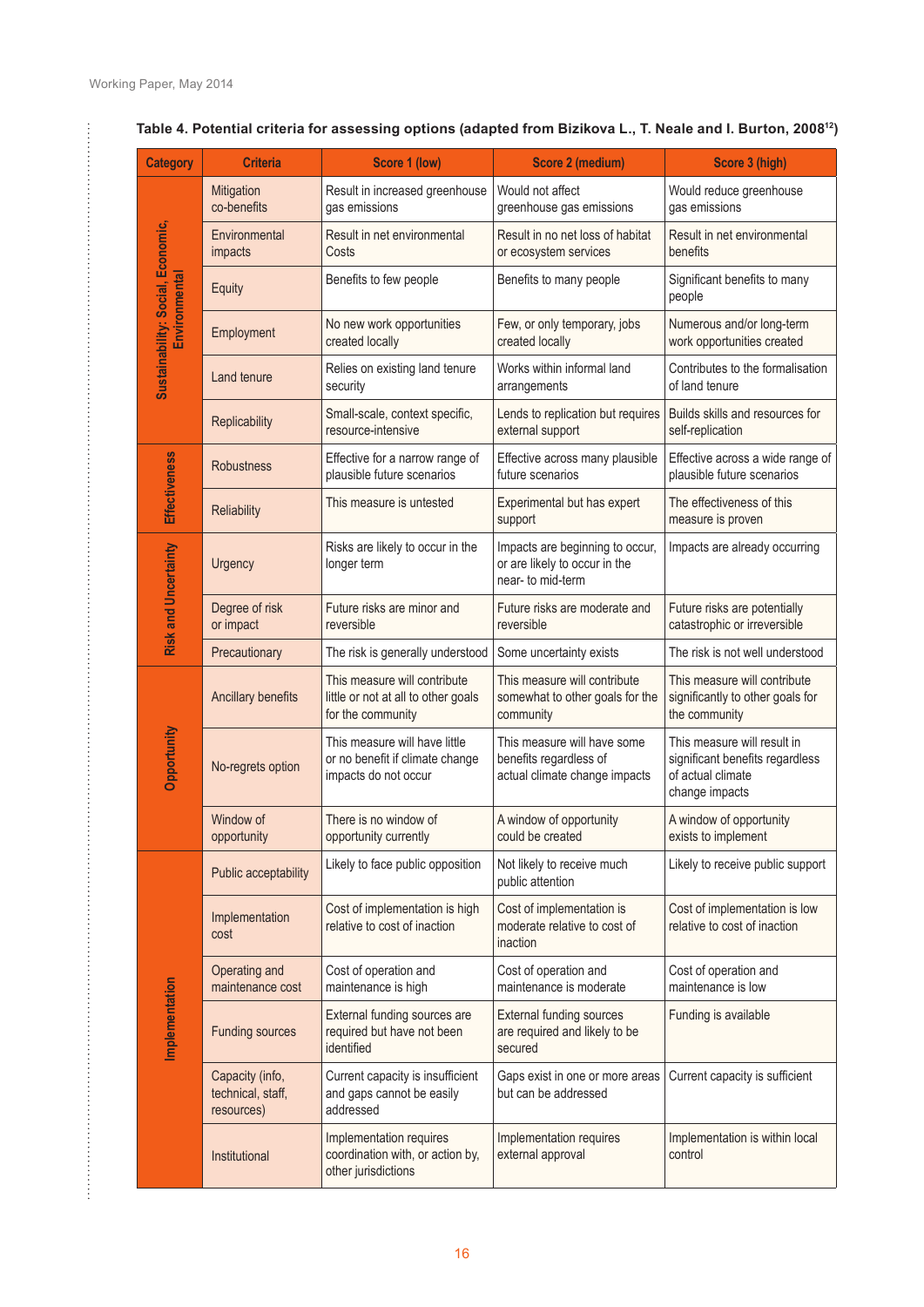ŧ

#### <span id="page-18-0"></span>STEP 8: Establish mechanisms for tracking, learning and adjustment

Once the selection is made then the implementation phase can start in earnest, hopefully with all stakeholders now on board. Of course this is the most difficult step, taking time, commitment and flexibility; the step that cannot be prescribed in a framework. No plan is ever perfect, especially when intervening in such complex systems with unforeseen feedback loops and involving diverse stakeholders with conflicting viewpoints, priorities and approaches. Adjustments will therefore be required as stumbling blocks emerge and new information becomes available. In order to prepare for and manage these difficulties, mechanisms for tracking implementation and forums for evaluating progress and outcomes need to be established. Monitoring, analysis and feedback needs to be conducted in a culture of openness, experimentation and learning, so that continual improvement of the community development model results from these efforts over time.

#### **Next steps**

This proposed model and framework for climate compatible development in African cities is based on a review of relevant literature, stakeholder interviews and site visits in Accra (Ghana), Addis Ababa (Ethiopia), and Kampala (Uganda), and two expert workshops hosted in Cape Town (South Africa).<sup>13</sup> It reflects the current state of our collective thinking and will form a basis for ongoing collaboration and learning between CDKN, ACC and our counterparts in various African cities. We are interested in how this framework might be applied and adapted in designing, planning, tracking, revising and scaling up climate compatible development interventions. We invite readers to share their views, experiences and examples to help shape this thinking as it develops.

Please contact: African Centre for Cities Level 2, Environmental and Geographical Science Building Upper Campus, University of Cape Town Rondebosch 7701 South Africa Telephone: +27 21 650 5903 Email: maryam.waglay@uct.ac.za Web: http://www.africancentreforcities.net/

#### **Acknowledgments**

This framework is the result of many contributions gathered through a series of exploratory meetings and workshops, and a formal event in July 2013 attended by government representatives, NGO practitioners and university-based researchers from Kampala, Accra and Addis Ababa, with representatives of CDKN, researchers from the ACC and other departments at the University of Cape Town and independent experts. The authors would like to thank the city representatives and all others involved in these meetings and workshops for their insights and experiences, as well as Sue Soal for her expert facilitation. Thank you to Gina Ziervogel, Edgar Pieterse, Carl Wesselink, Anton Cartwright, Lisa McNamara, Zarina Patel, Gordon Pirie, Alison Cambray, Stefan Raubenheimer and Simbisai Zhanje for helping to shape this project and the emergent framework. Finally, thank you to Slum/Shack Dwellers International and the Hout Bay Recycling Cooperative for facilitating a visit to their project sites and sharing insights from their work with communities living in informal settlements.